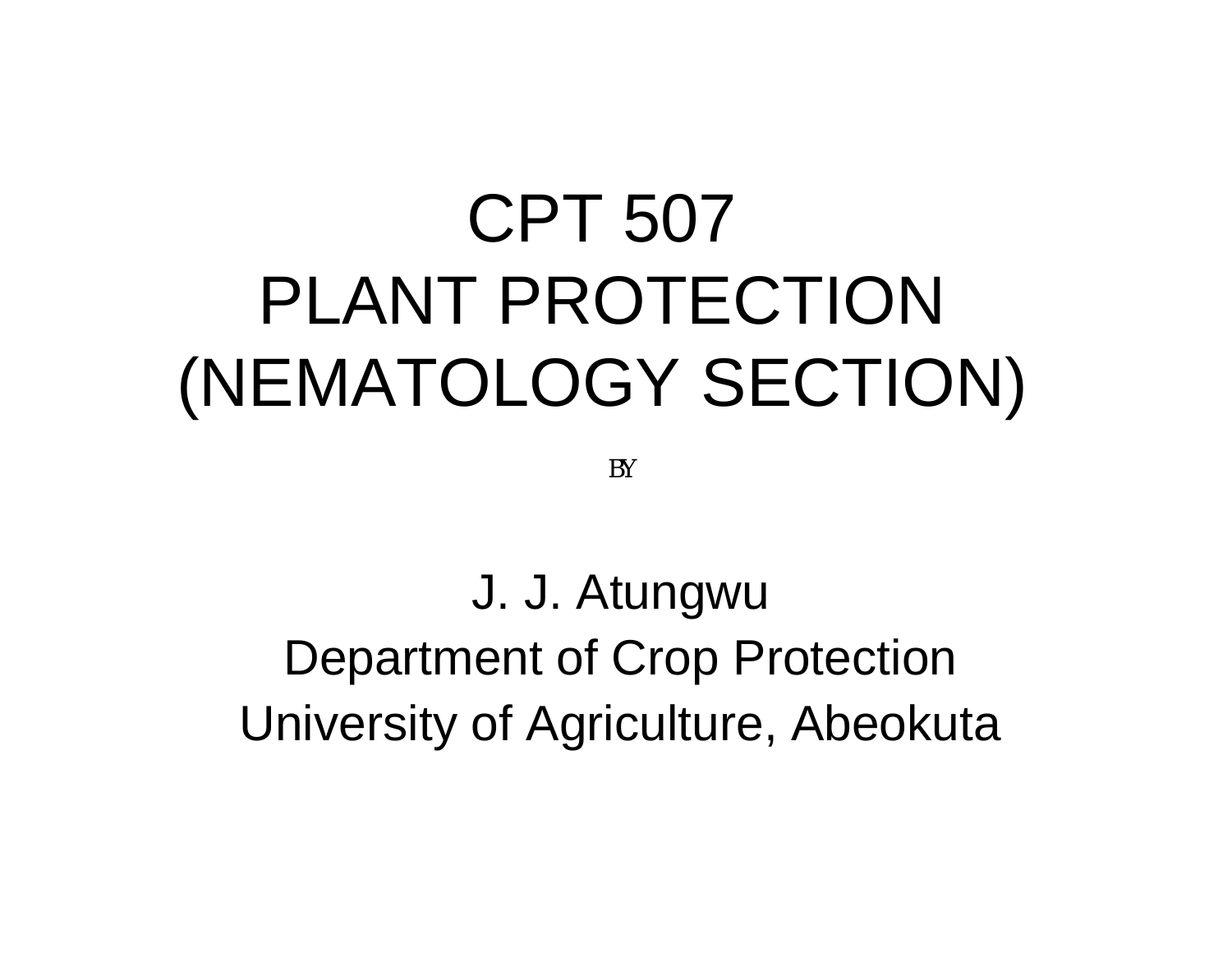# SYNOPSIS

- Characteristics & classification of PPN in tropics
- Important PPN of arable and permanent crops in the tropics
- Principles and methods of nematode control and management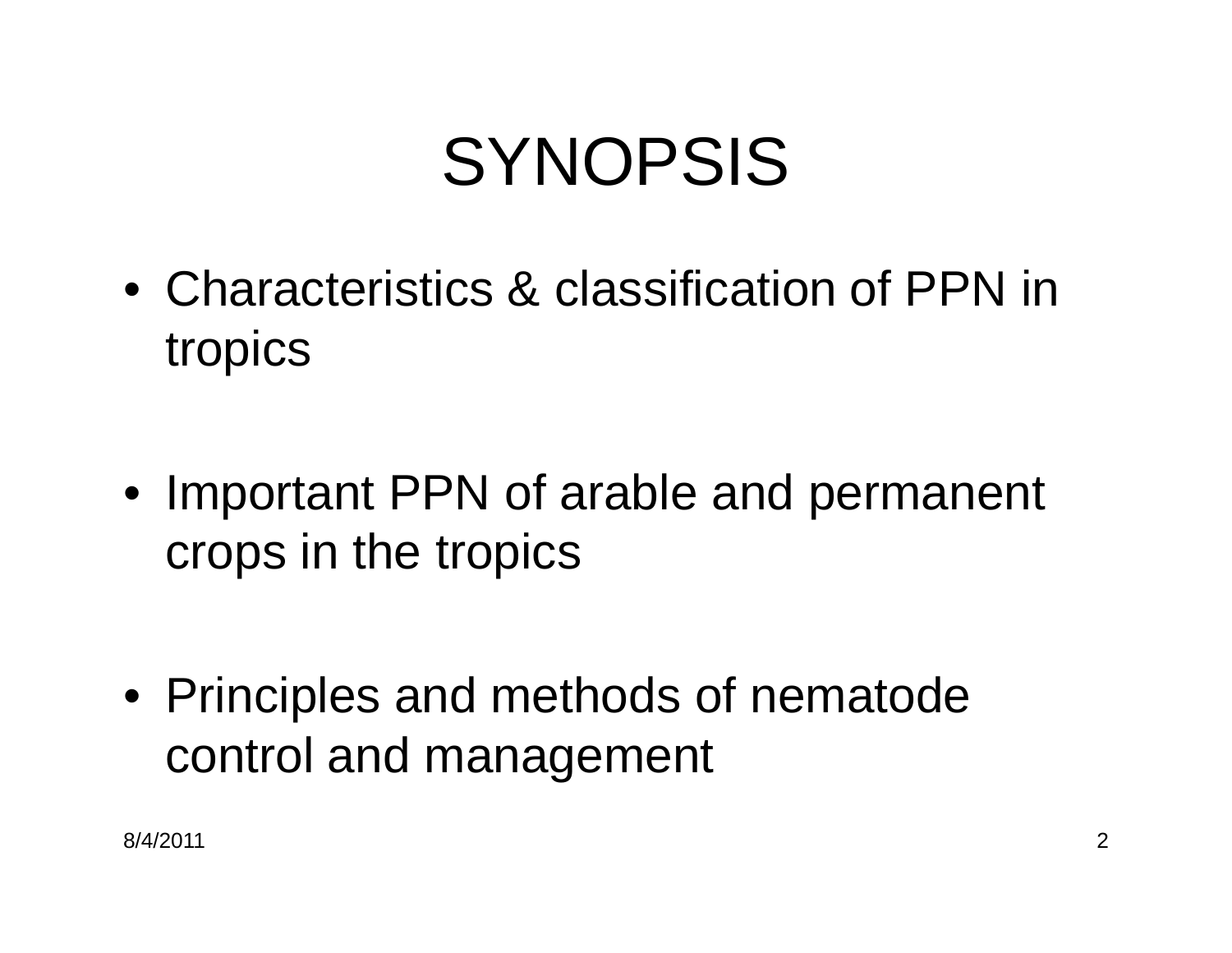# INTRODUCTION

- Food and economic crises
- Climate change and global agriculture
- Nigerian Agriculture and the economy
- Covers 94m ha, 91m ha arable, < 30% under cultivation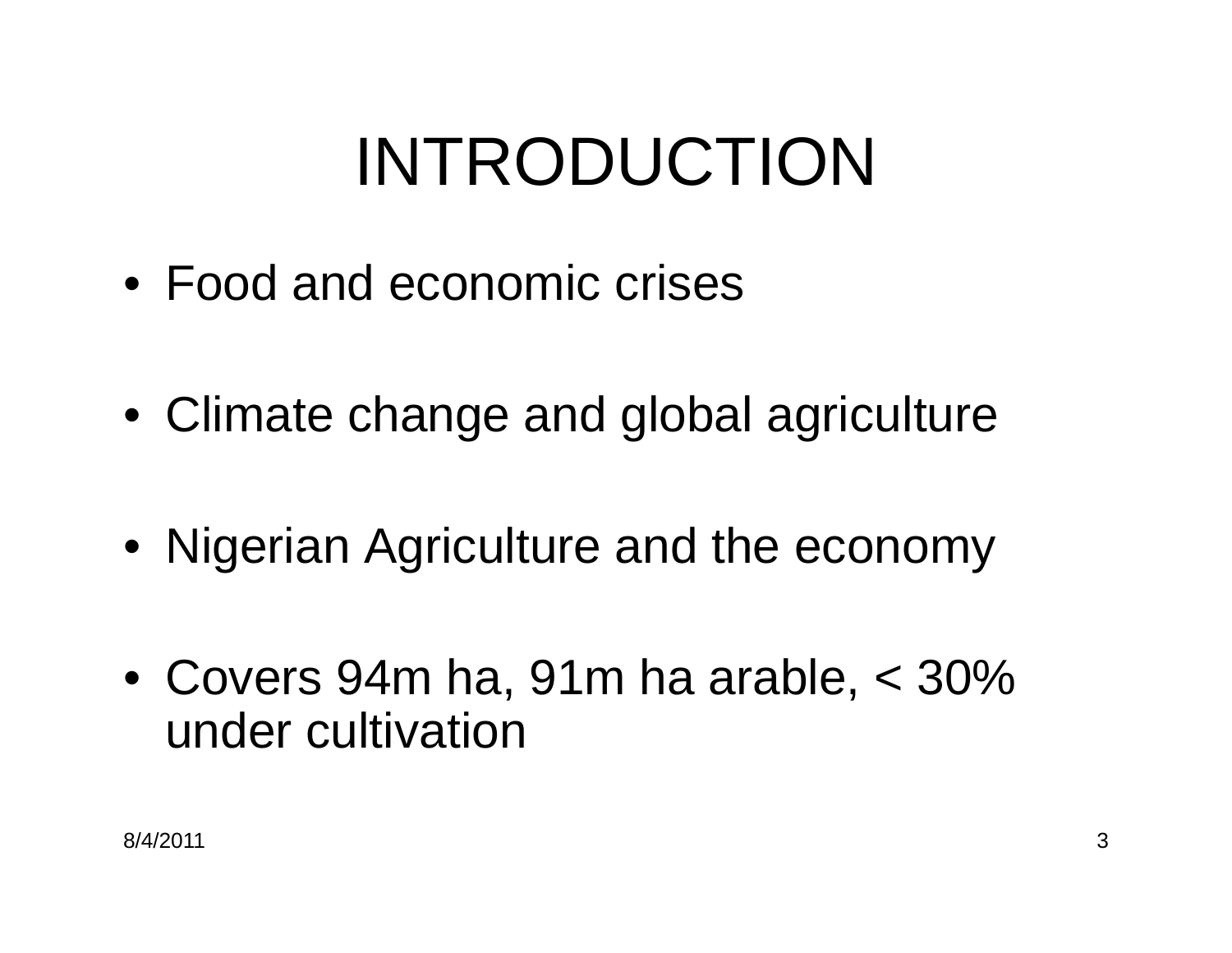# INTRODUCTION

- Some fundamental questions
	- Resource endowment a blessing?
	- Have we been able to feed ourselves?
	- Why the dwindling agricultural production statistics
	- Why food problems? (social, climate, biotic, political)
	- How long will it take to be self sufficient in food production?
	- What are the solutions?
- 8/4/2011 4 – What role does nematodes play in limiting food production?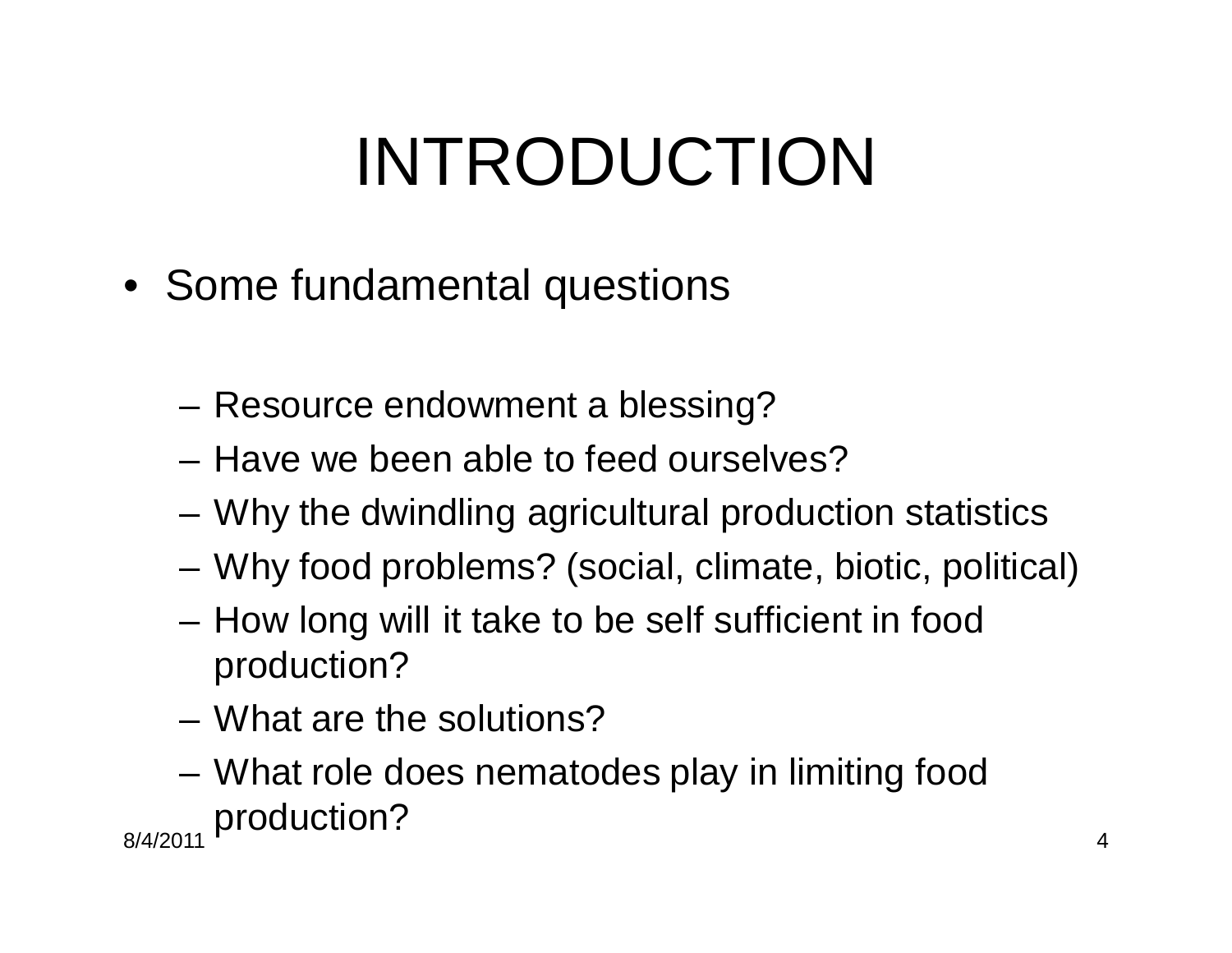#### What are nematodes & where do they live?

- nematodes are worm-like organisms (animals) which can be found in the soil, salt and fresh water, plant and animal parts.
	- Animal parasites nematodes (Helminths)
		- Egs. Intestinal worm (*Ascaris lumbricoides*)
		- The guinea worm (*Dracunculus medinensis*)
		- The eye worm (*Onchocerca vulvulus*)
		- *Wucheria malayi* responsible for Elephanthiasis
		- The heart worm (*Dirofilaria spp*.)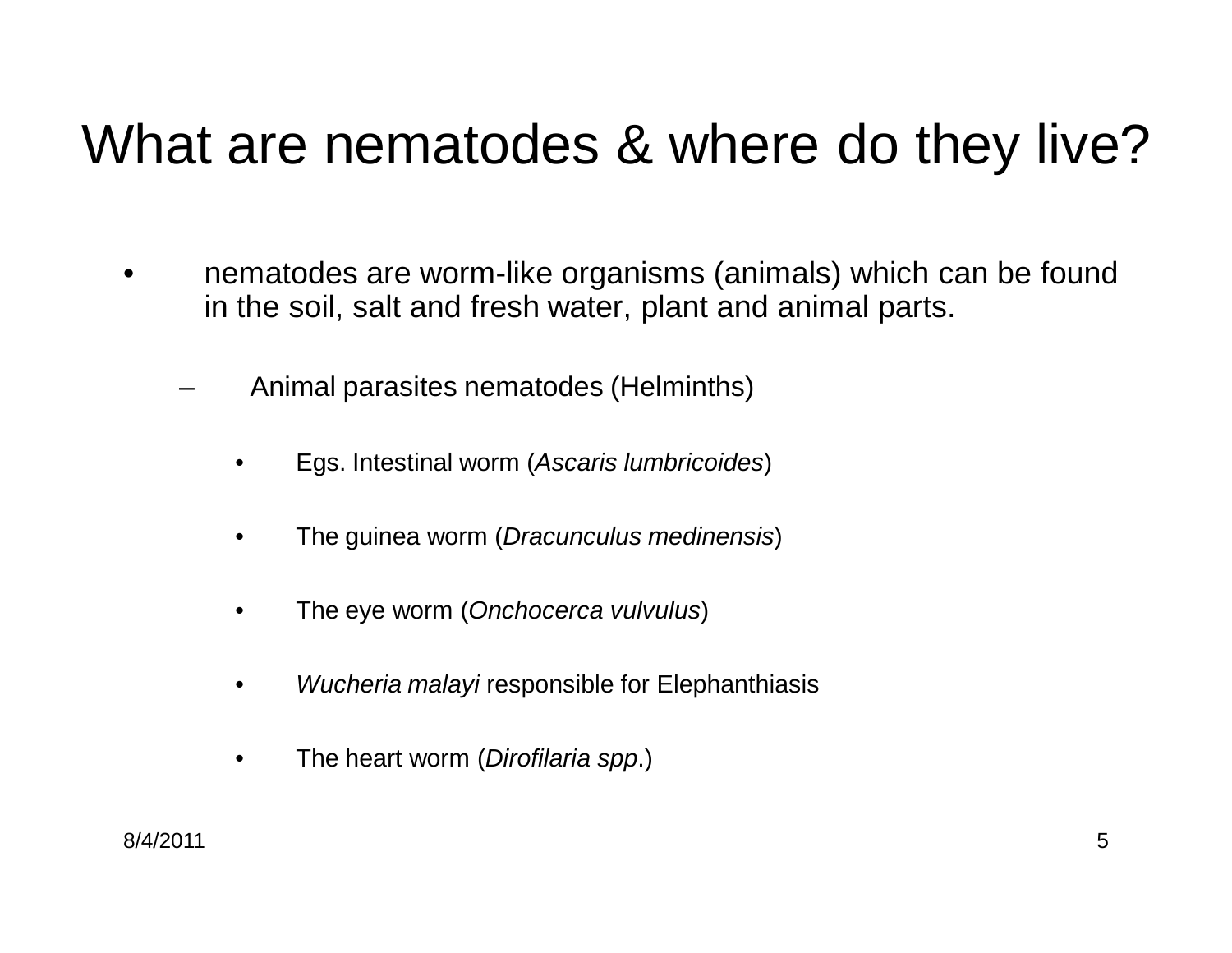#### What are nematodes & where do they live?

- Nematodes (those in the soil, fresh water, salt water, and plant parts)
- They consist of the following groups:
	- Free-living nematodes (saprophytes)
	- Predaceous nematodes
	- Entomogenous/entomophagus nematodes, and
	- Plant-Parasitic nematodes.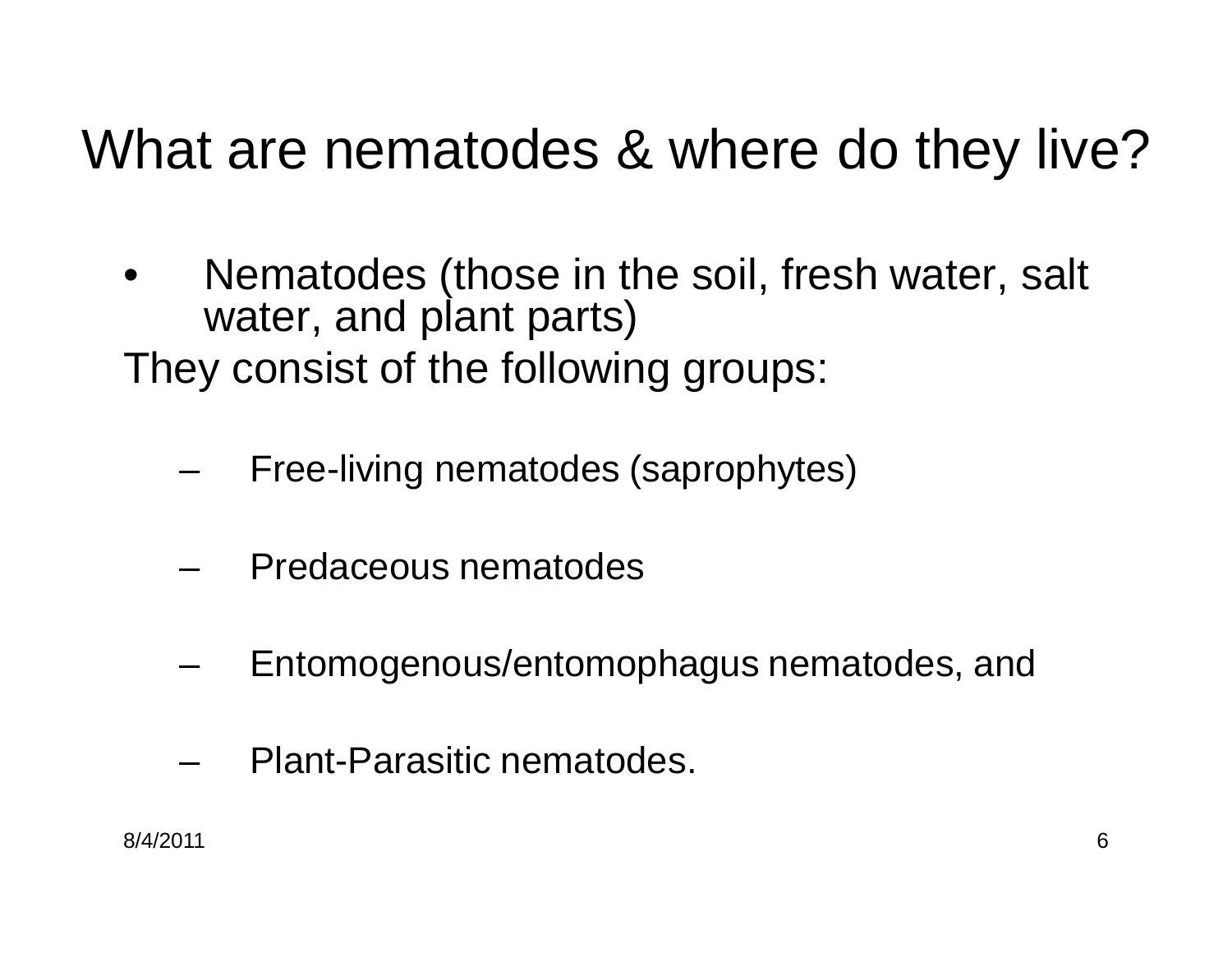# Nematode Types

• **Free-Living nematodes**

#### **(a. k. a. Saprophytic nematodes)**

– Feed on decaying matter as well as their products in the soil

– Constitute no threat to crop plants

#### Eg Rabditida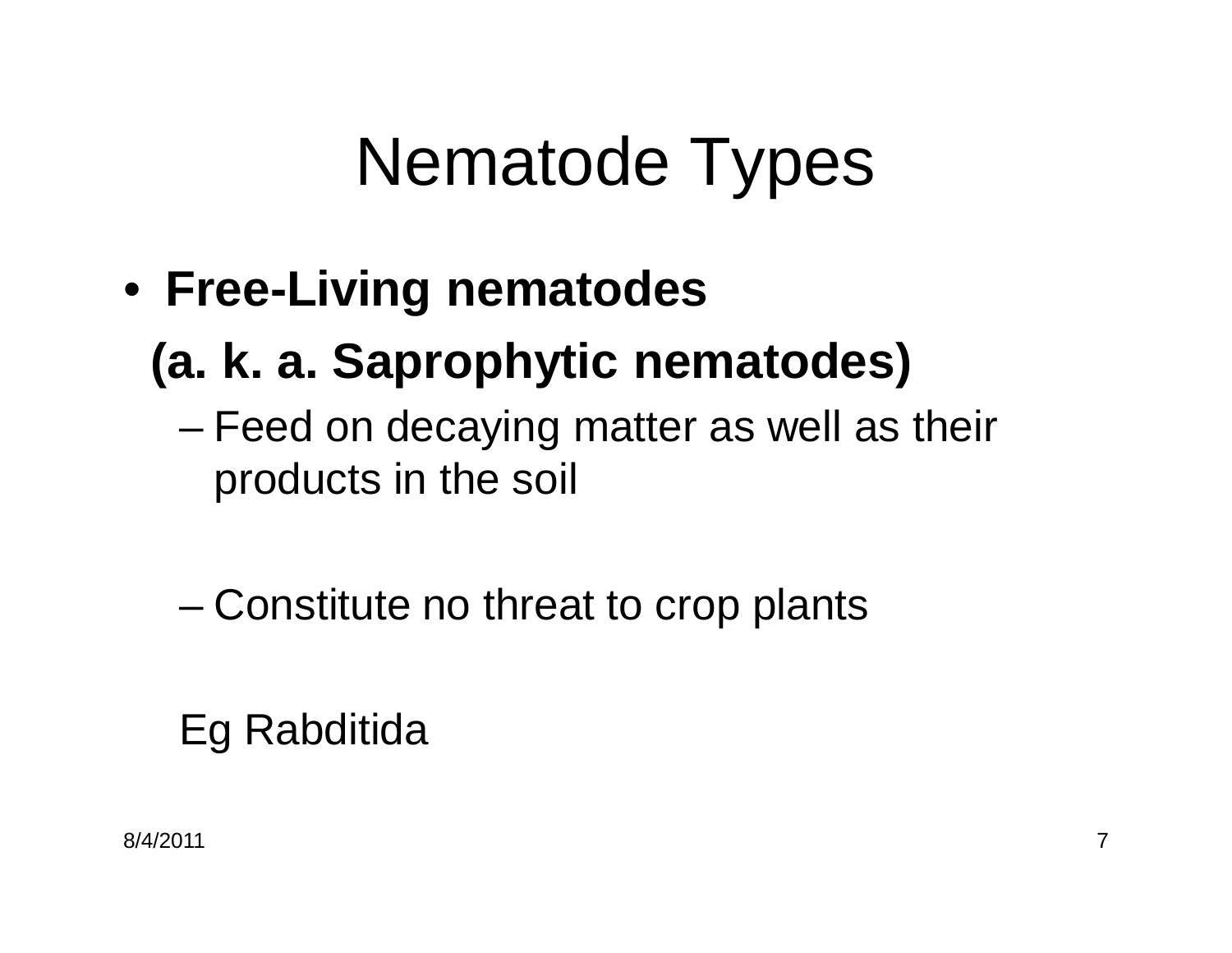# Nematode Types

#### • **Predaceous nematodes**

- Prey or predate other microorganism such as bacteria, fungi and even nematodes.
- Microbivorous nematodes or microbial-feeding nematodes.
	- fungivores or fungivorous nematodes (e.g. Anguinidae, Aphelenchidae, Tylencholaimidae)
	- bacterivores or bacterivorous nematodes (e. g. Alaimidae, Plectidae, Leptolaimidae, Rhabditidae)
- Play vital roles in food web (nutrient recycling) as secondary decomposers
- Beneficial to agriculture especially organic agriculture.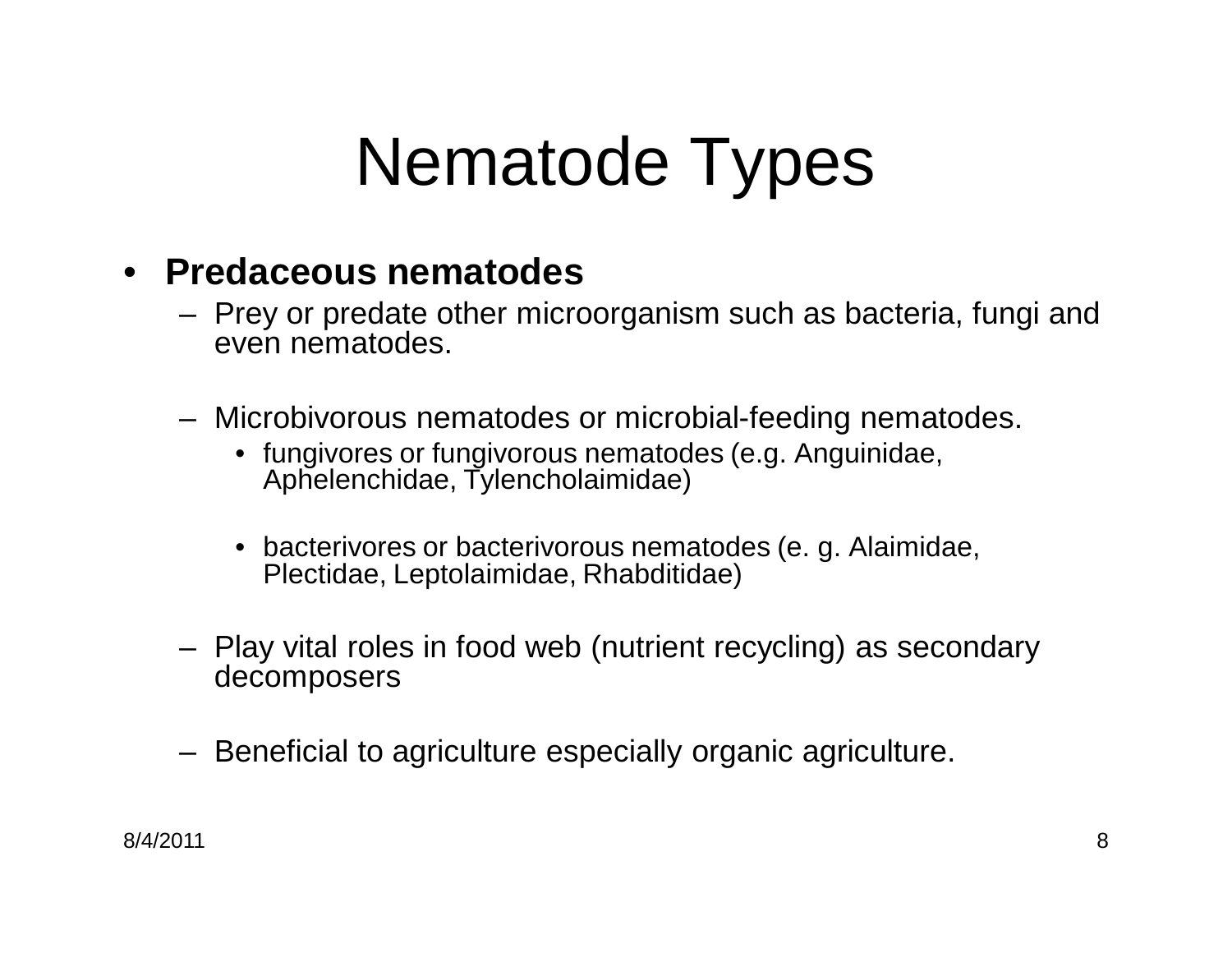# Nematode Types

#### • **Entomogenous nematodes**

- The entomogenous group consists of nematodes that parasitize insects.
- Useful tool in biological control of insects (e.g. *Zonocerus variegatus*) by *Mermis* spp. of nematode.

#### • **Plant-Parasitic groups**

- Phytonematodes
- They are thread-like, non-segmented, microscopic, styletbearing organisms which inhabit the rhizosphere of plants
	- Interacts with the plants
	- Leading to reduction in growth and economic yield.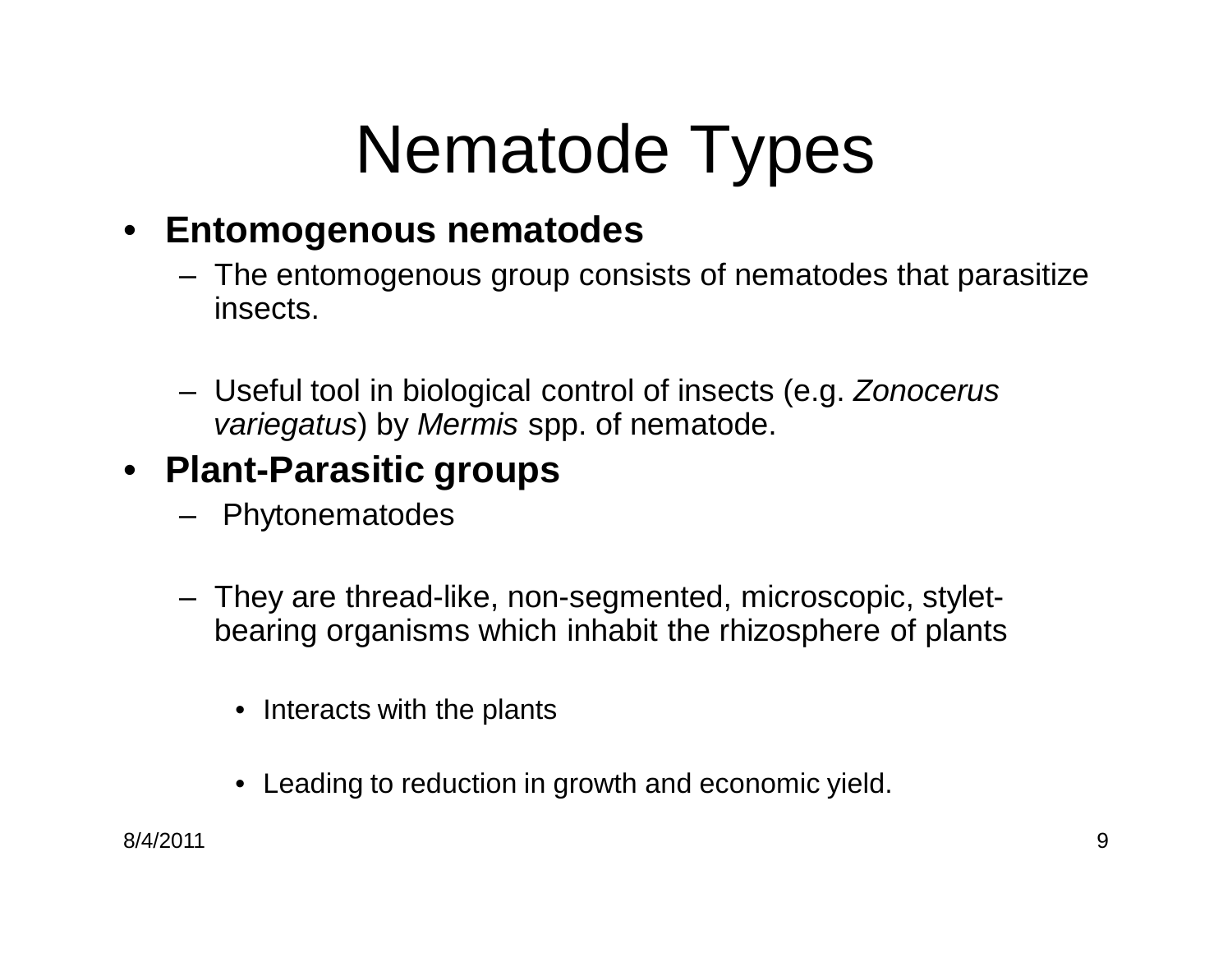# Some important data

- 500,000 nematodes spp. have been predicted
	- 15,000 spp. Described & classified
	- 2,200 spp. are plant parasitic (10 or 15%)
		- 95 to 98% RKN {Mi (52%), Mj (31%), Ma(7%)}
		- Others 2 to 5 %
	- $-12,800$  spp. non parasitic  $(85 \%)$
- 485,000 spp. yet to be described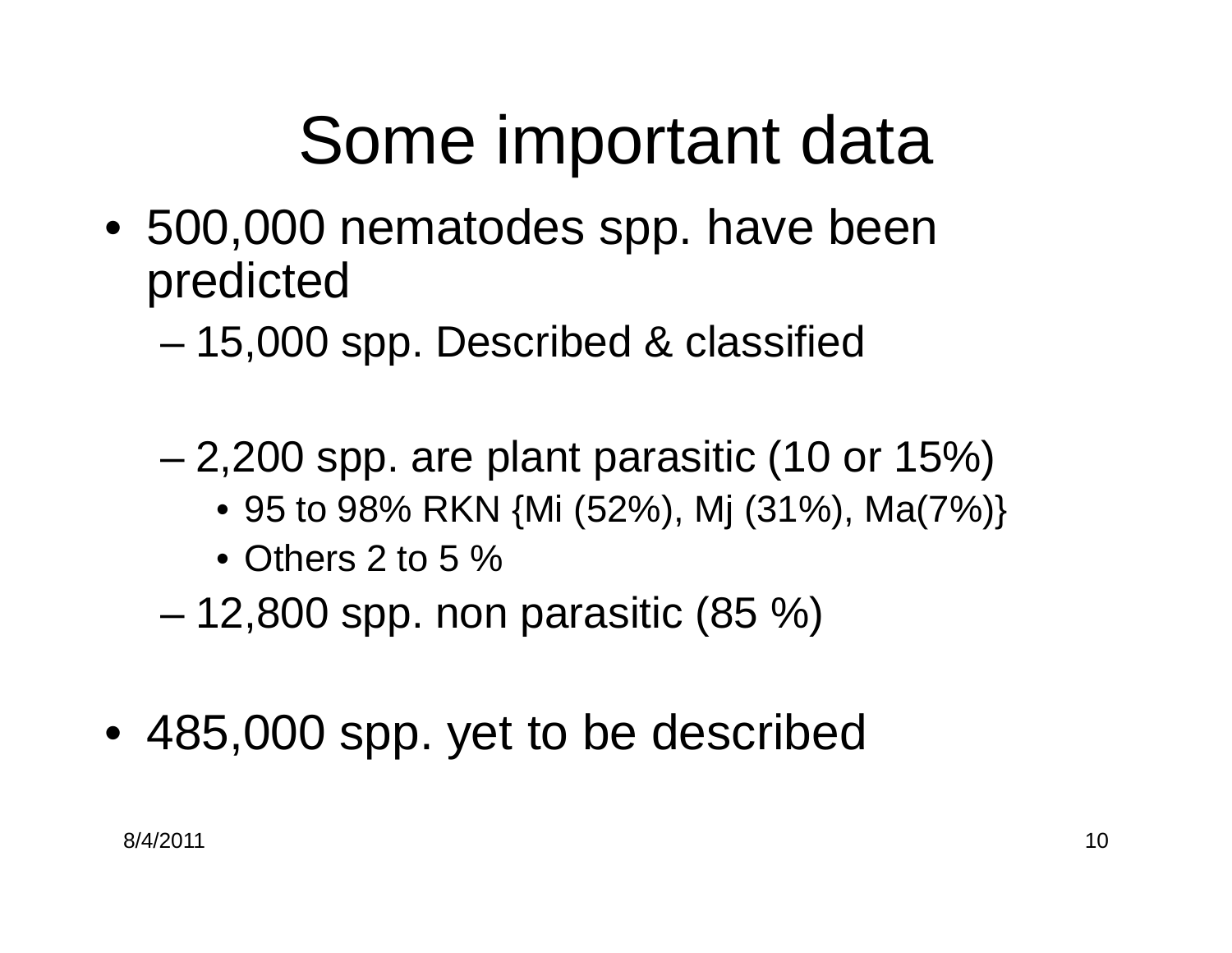## Some vernacular/common names of nematodes

| <b>Common Name</b>          | <b>Scientific Name</b>           |
|-----------------------------|----------------------------------|
| Root knot or gall nematode  | Meloidogyne spp.                 |
| <b>Root Lesion nematode</b> | Pratylenchus spp.                |
| Cyst nematode               | Heterodera & Globodera spp.      |
| Dagger nematode             | Xiphinema spp.                   |
| <b>Burrowing nematode</b>   | Radopholus similis               |
| Stem nematode               | Ditylenchus spp.                 |
| Banana root lesion nematode | Pratylenchus coffeae             |
| Citrus nematode             | <b>Tylenchulus semipenetrans</b> |
| Pin nematodes               | Paratylenchus spp.               |
| Yam nematodes               | Scutellonema bradys              |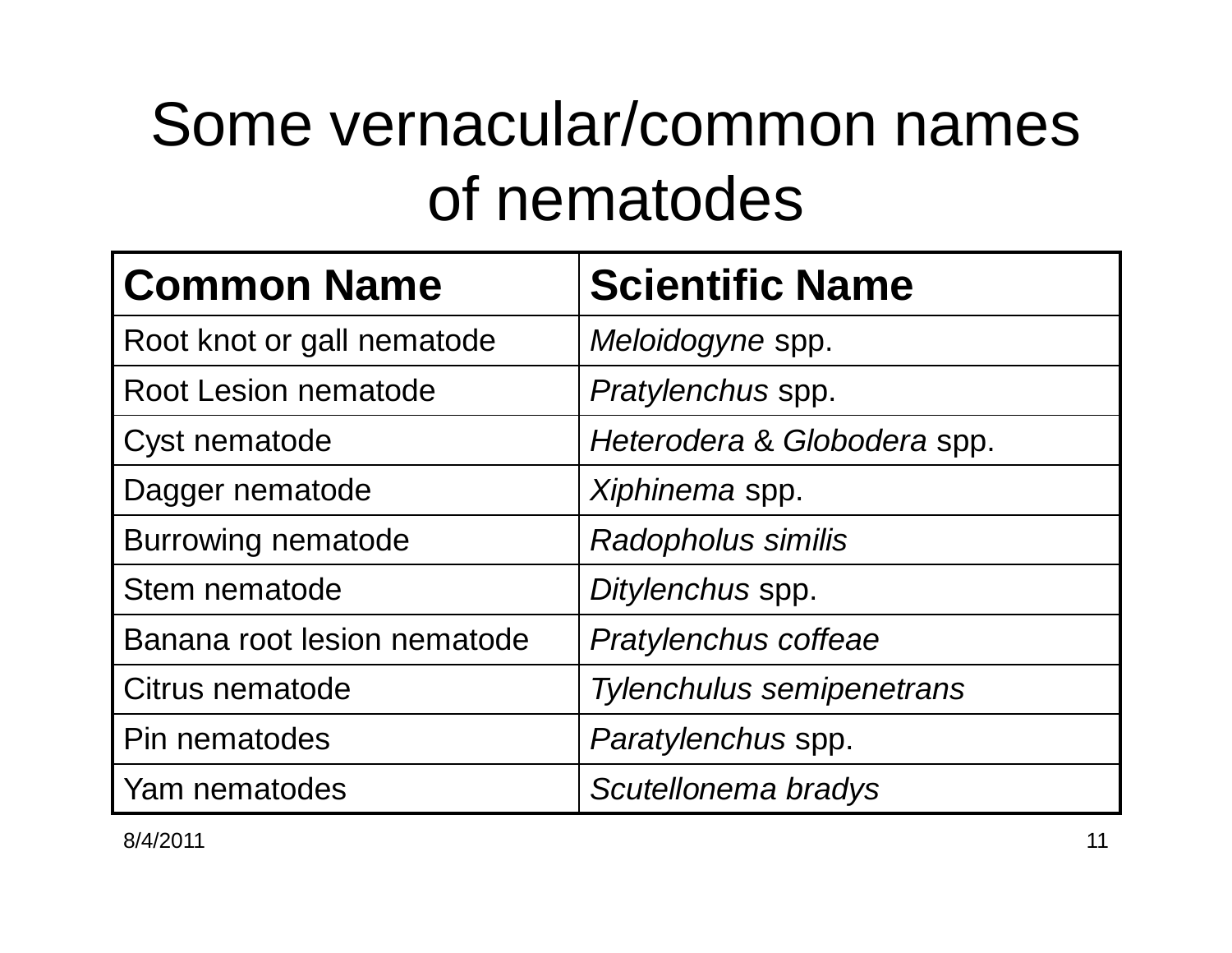## Some vernacular/common names of nematodes

| <b>Common Name</b>      | <b>Scientific Name</b>              |
|-------------------------|-------------------------------------|
| Red ring nematode       | Rhadinaphelenchus cocophilus        |
| Rice white tip nematode | Aphelenchus besseyi                 |
| Ring nematode           | Criconemoides spp.                  |
| Cob's spiral nematode   | <b>Helicotylenchus multicinctus</b> |
| <b>Bulb nematode</b>    | Ditylenchus dipsaci                 |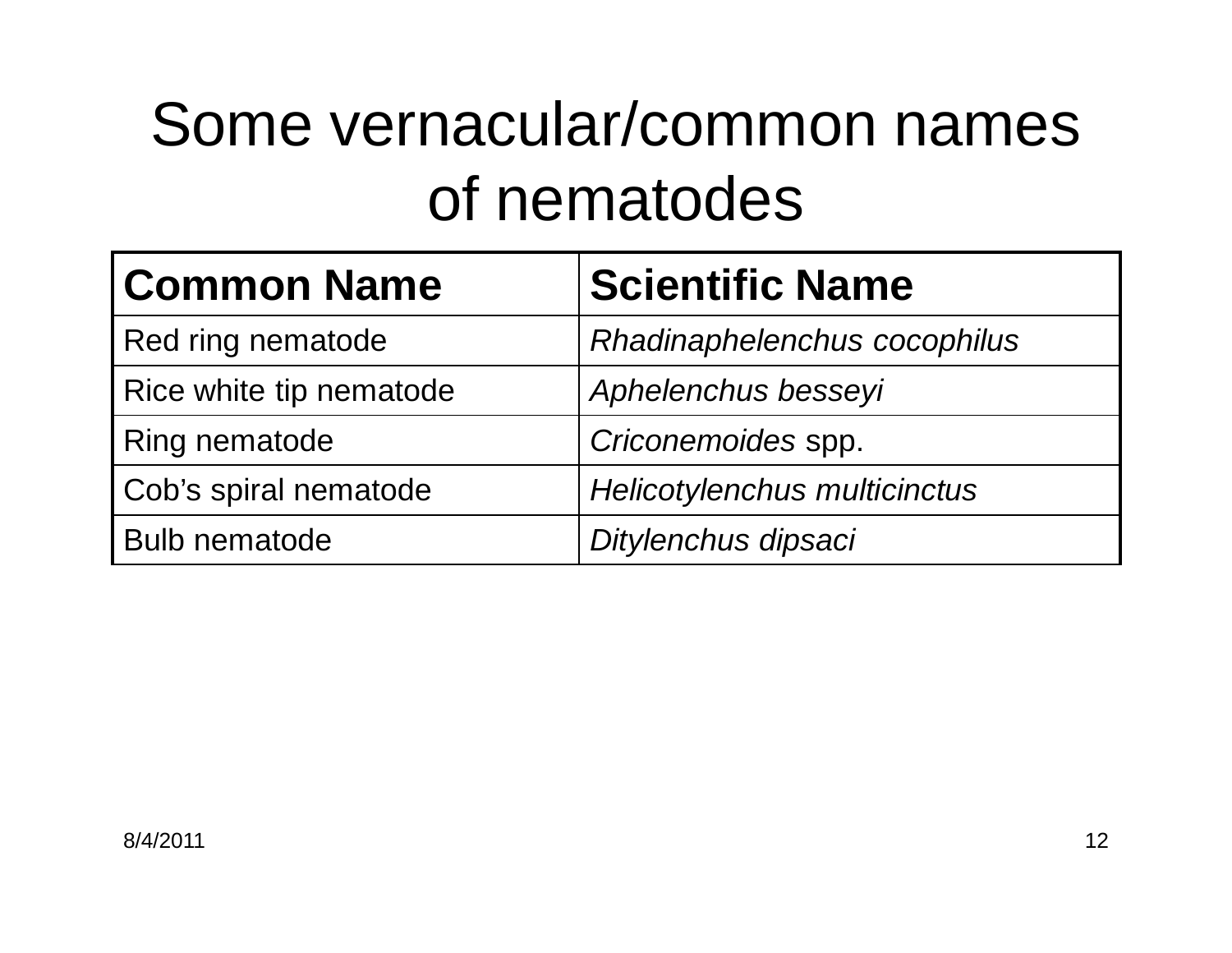- Sytlet (protrusible, hard, sharp,spear shaped structure on the cephalic region)
	- Function to:
		- Rupture egg shell during hatching
		- Puncture and penetrate plant cell during infection
		- Suck cell content during feeding
	- May or may not possess stylet knob
		- Stomatostylet (Order:Tylenchida)
		- Odontostylet (Order: Dorylaimida)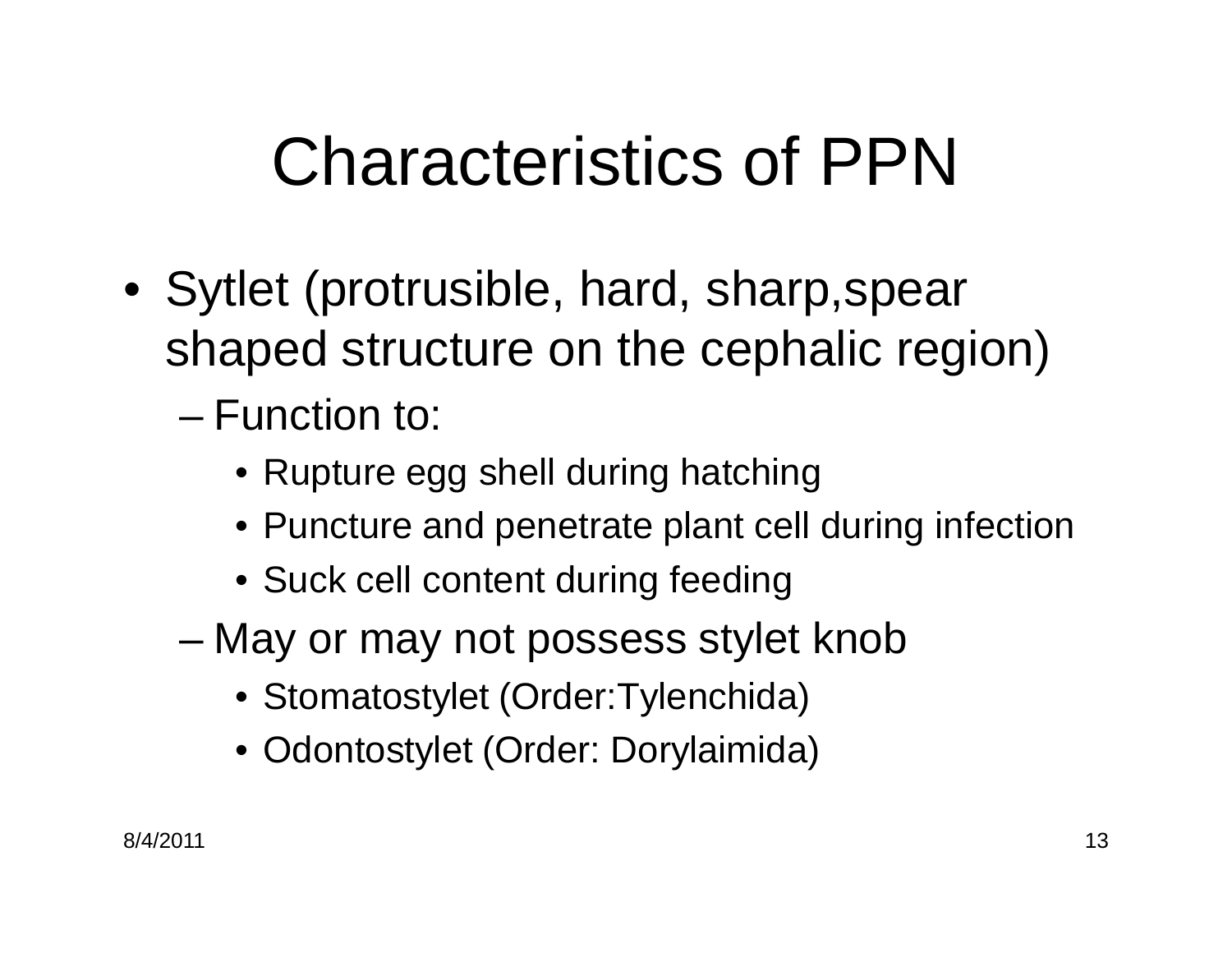- **Morphology and anatomy** (external and internal structures)
	- Size 0.25 to 0.30mm long and 0.05mm wide
	- Mostly cylindrical in shape, tapering at the two ends
	- Usually filiform but female in some loose worm shape Egs. *Meloidogyne*, *Heterodera,Globodera* \_ Complex organisational structure like higher animals
		- Feeding and digestive organs
		- Reproductive organs, sexes separate
		- Circulatory system
		- Excretory system
		- No respiratory organs because exchange of gases is directly from the atmosphere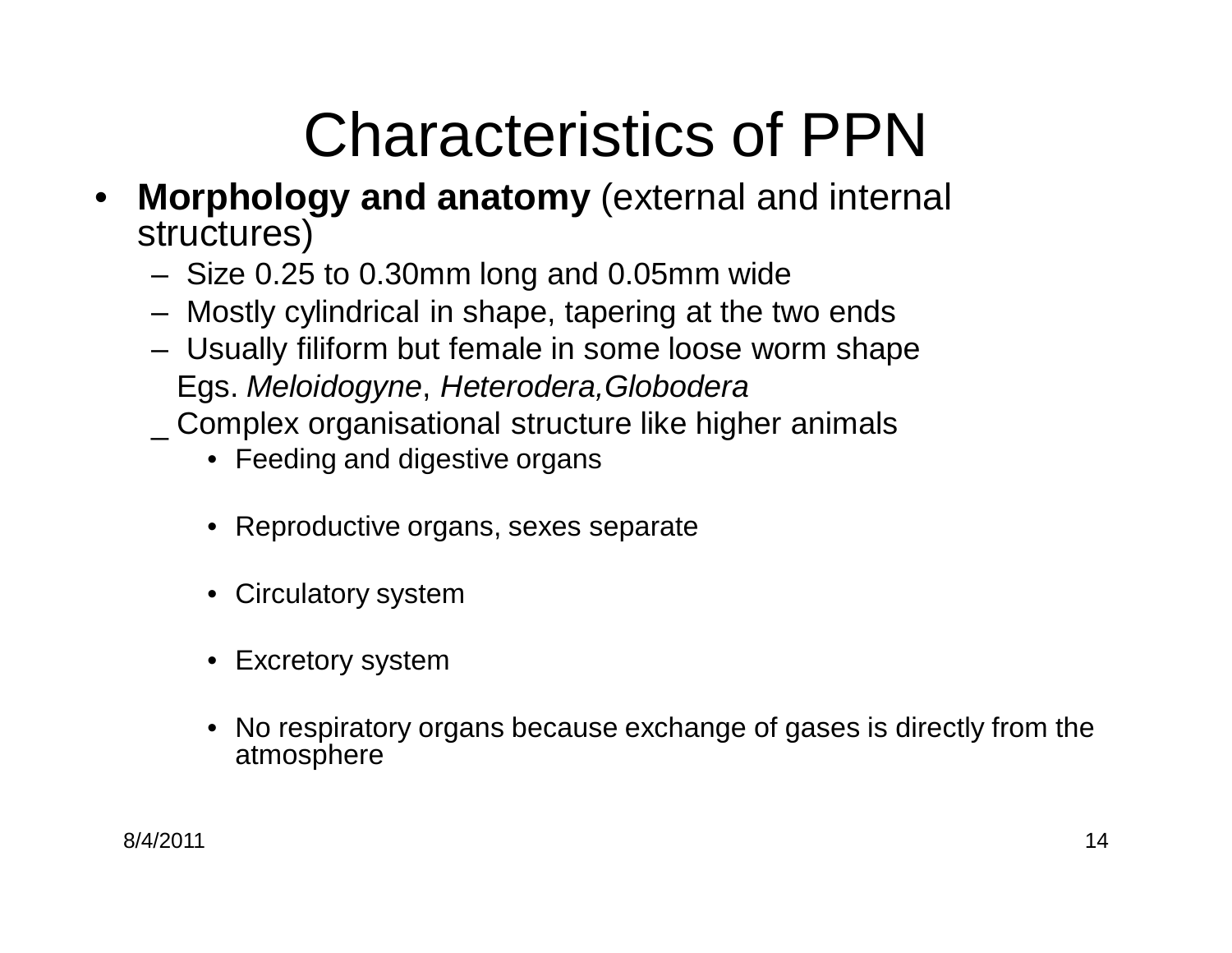- **Morphology and anatomy (Cont'd)**
	- Body plan is simple
		- Triploblastic (three layered skin)
		- Cuticle (moults 4 times as the nematode grows) Colourless and transparent
			- Annulated
			- Smooth
	- Serpentine movement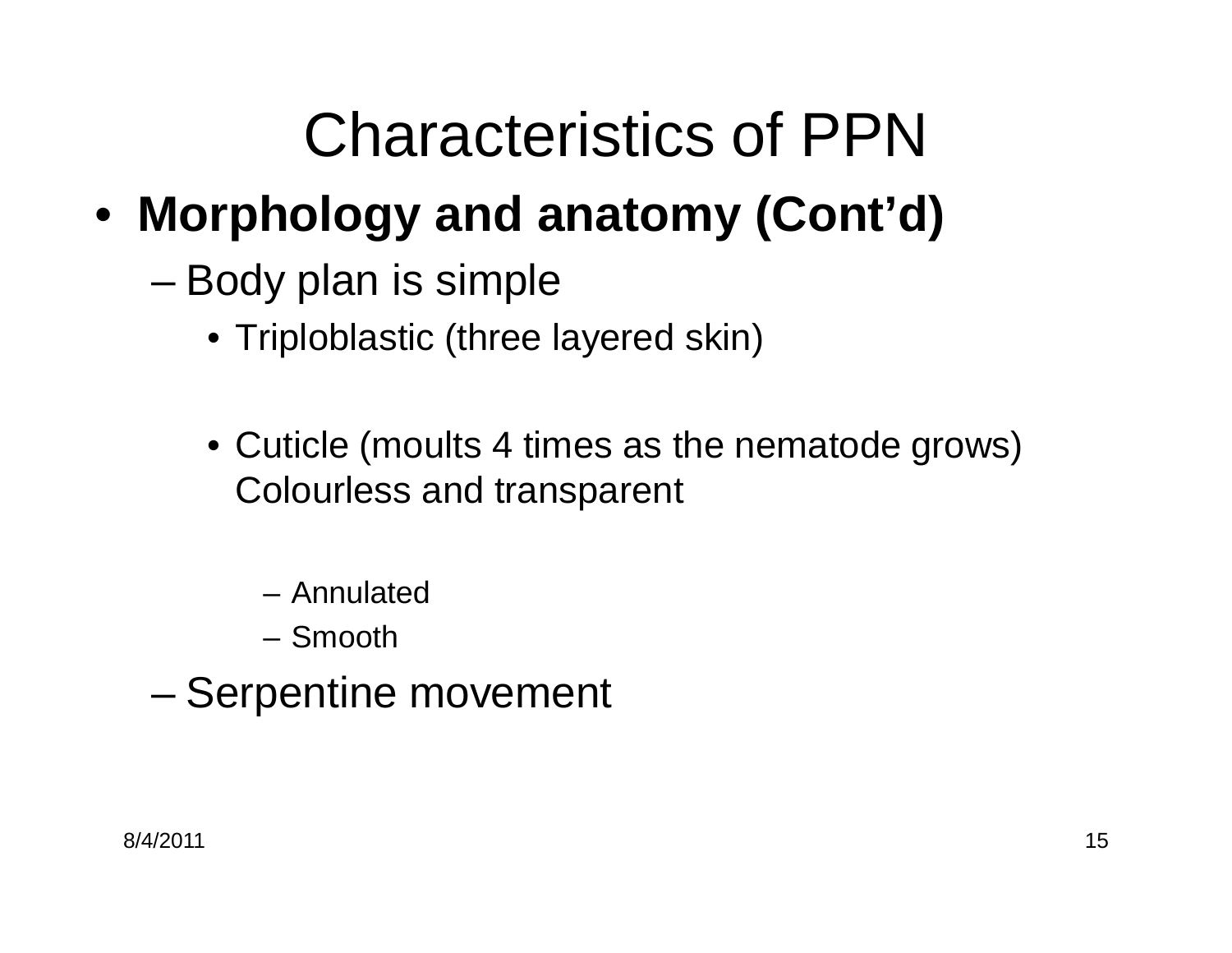- **Morphology and anatomy (Cont'd)**
	- Hollow body (Pseudocoelumate)
	- Tube within tubes
	- Alimentary canal runs from stylet to anus
	- Oesophagus (Pharynx) links stylet with intestine for food movement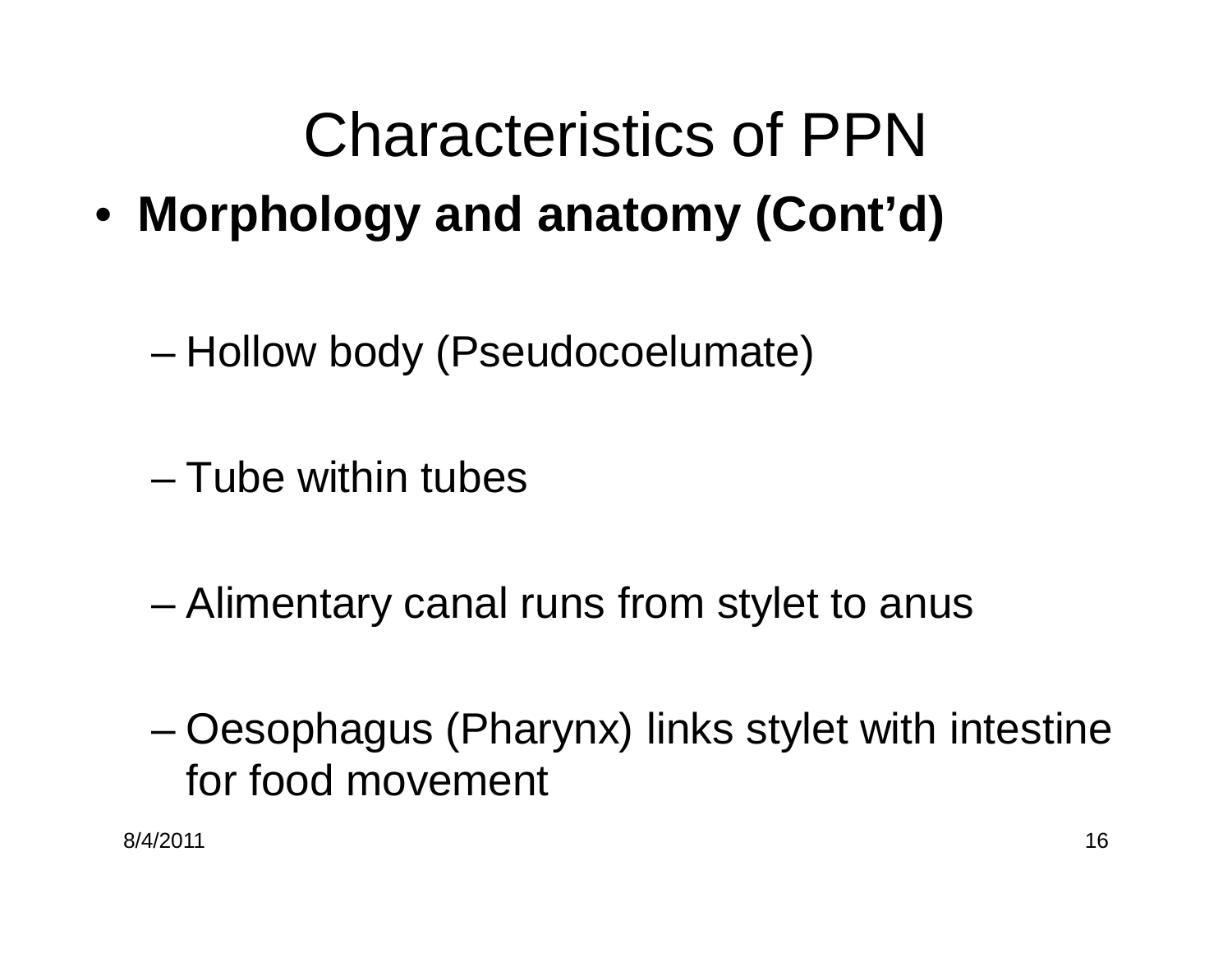- **Morphology and anatomy (Cont'd)**
	- Sex organs (gonads) are also & threadlike
	- Female gonad
		- Ovary (Eggs develop from germ cell in the ovary)
		- uterus (Fertilisation of eggs take place here)
		- vulva (vagina) (Copulation)
	- Male gonad
		- Testes (Sperms are produced here)
		- Spicule (sperms are deposited via spicule into the vagina via vulva)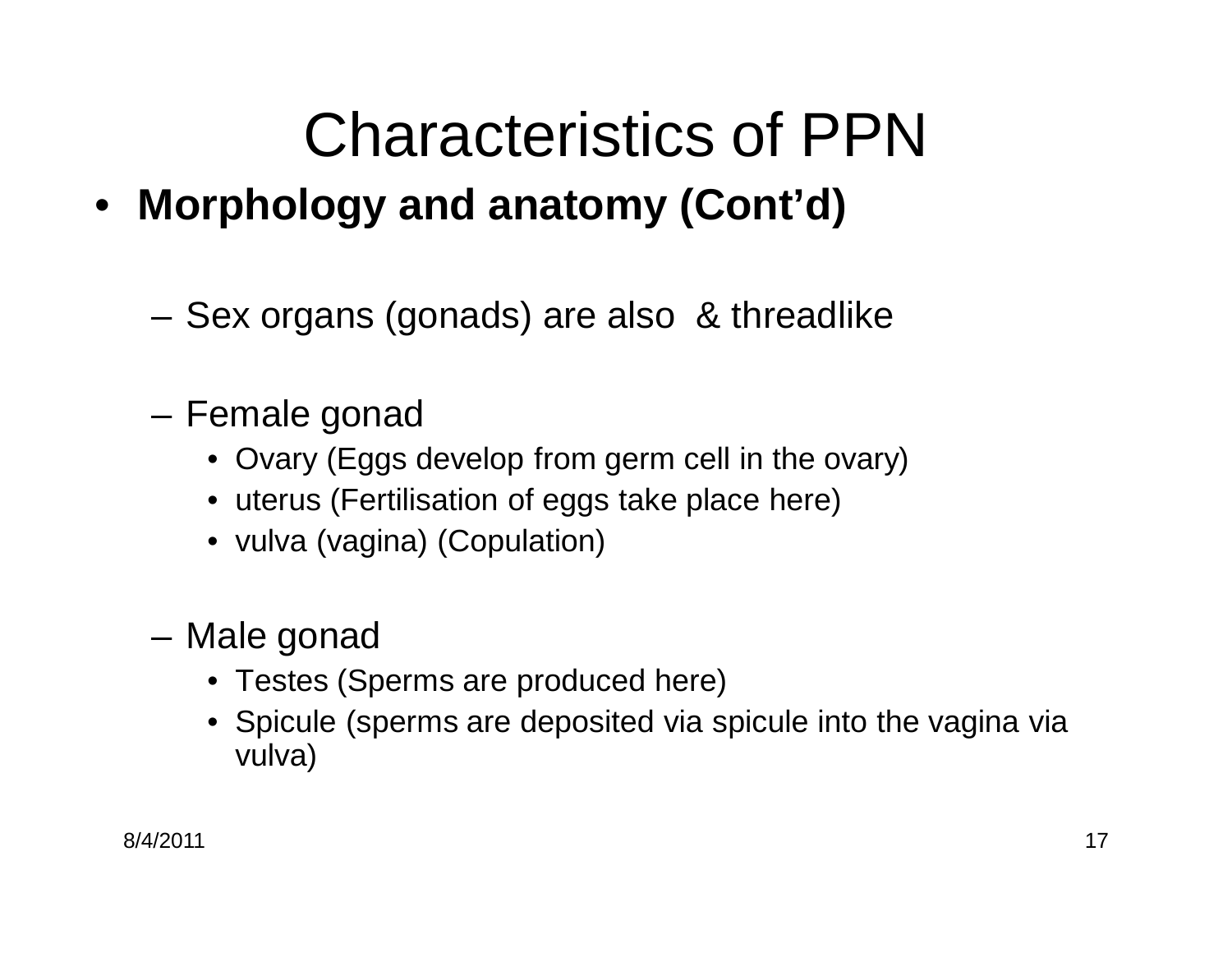- **Morphology and anatomy (Cont'd)**
	- **Life cycle and reproduction**
	- Six stages (egg, J1, J2, J3, J4, Adult)
	- Moults (4 times)
	- Egg production potentials 250 to 25,000/generation or cycle
	- A cycle is 28 to 30 days in tropics
	- Polycyclic nematode diseases of plants
	- Reproduction is by:
		- amphimixis (male + female) the most common
		- Parthenogenesis (male not involved)
		- Hermaphrodism (both sexes present in an individual)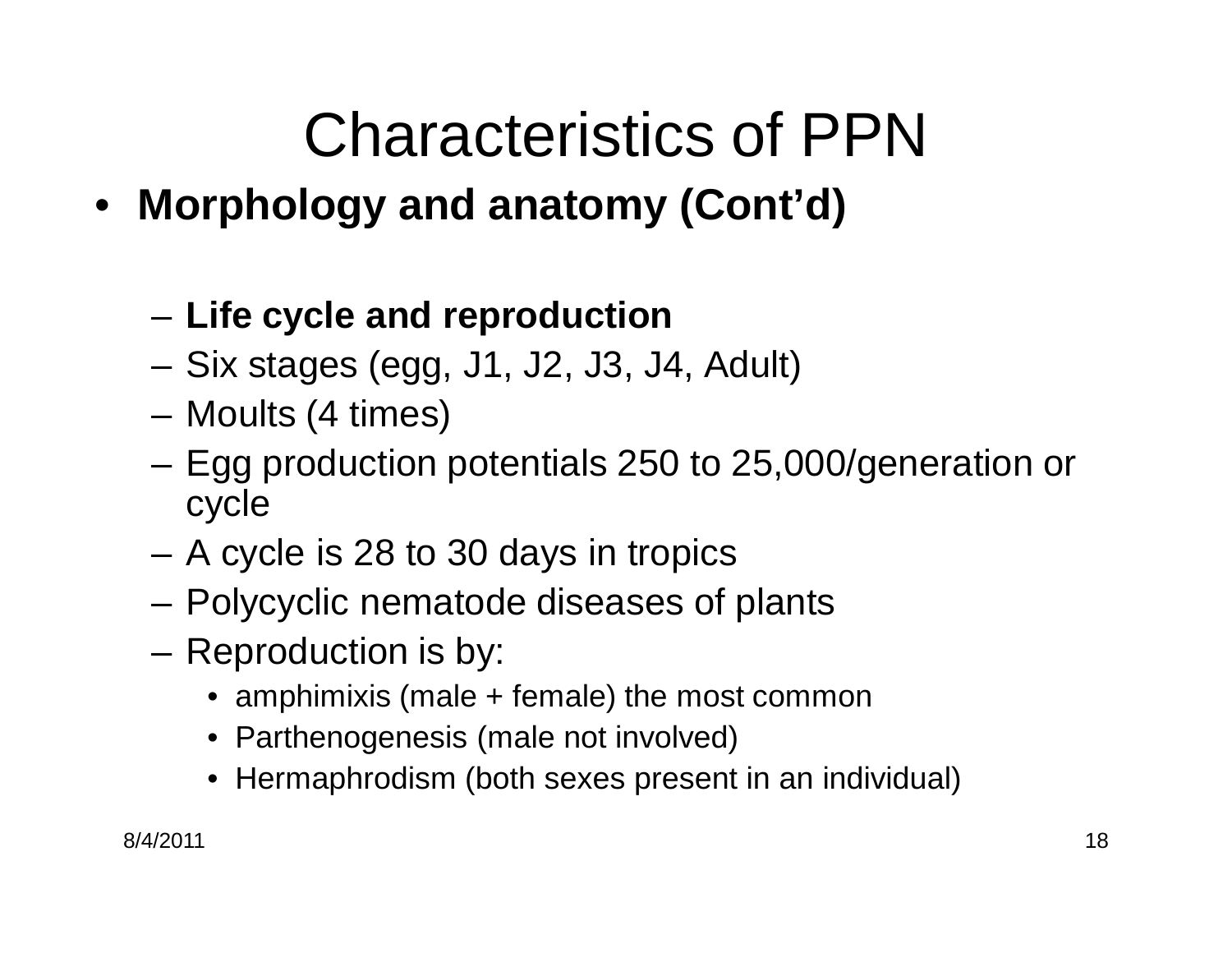## Classification of plant parasitic nematodes

- Why classify?
	- Knowing each nematode enhances the understanding of its biology and control
	- Approaches in classification are changing
	- Integration of morphology and molecular approaches (DNA sequencing)
- Taxonomy = Science of classification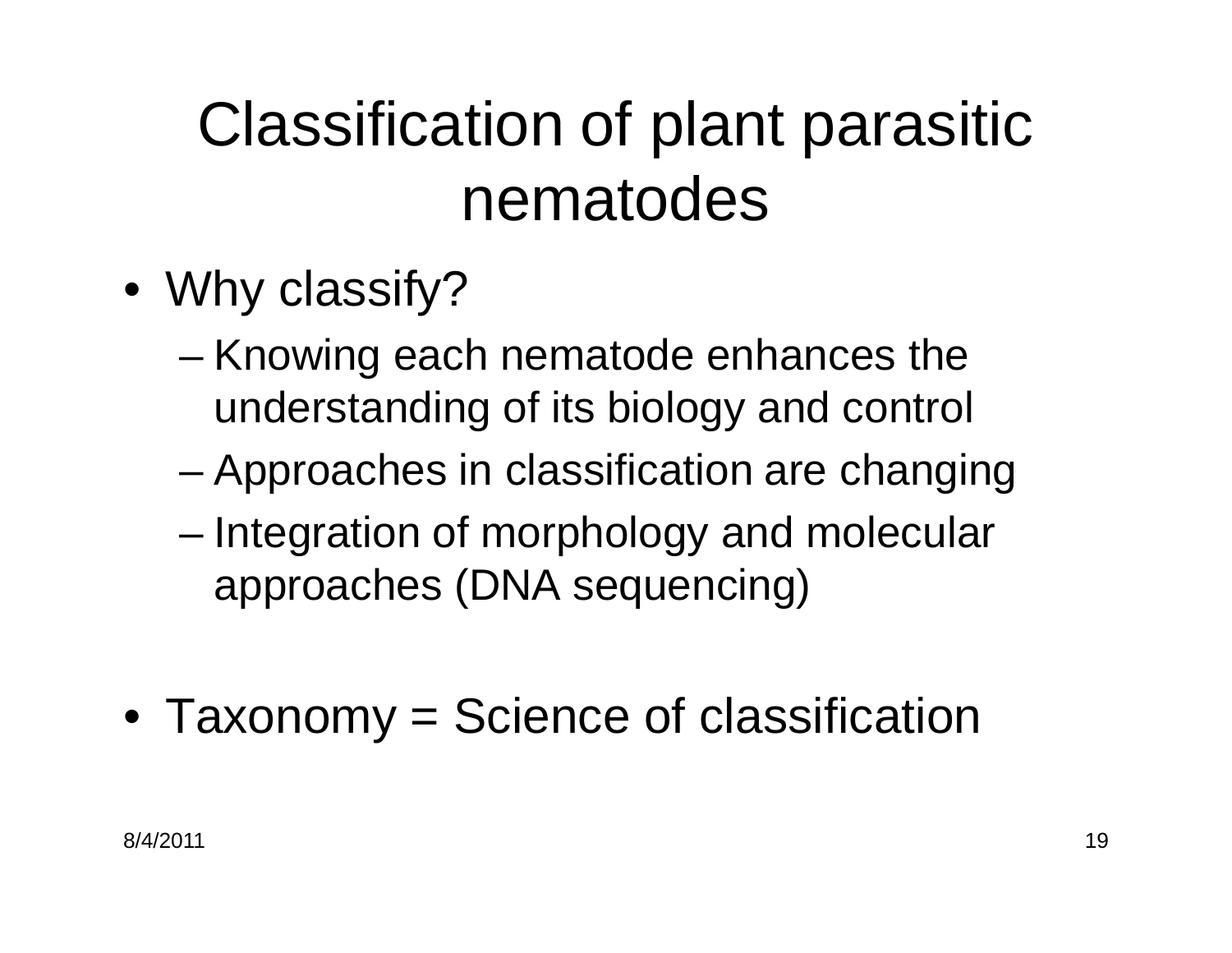### What is Classification?

• Theory and practice by which kinds of nematodes are delimited to avoid chaotic accumulation of species (the basic entity)

#### • Principles of classification

- Morphology
- Anatomy
- Physiology
- Ecology
- Genetics
- Biogeography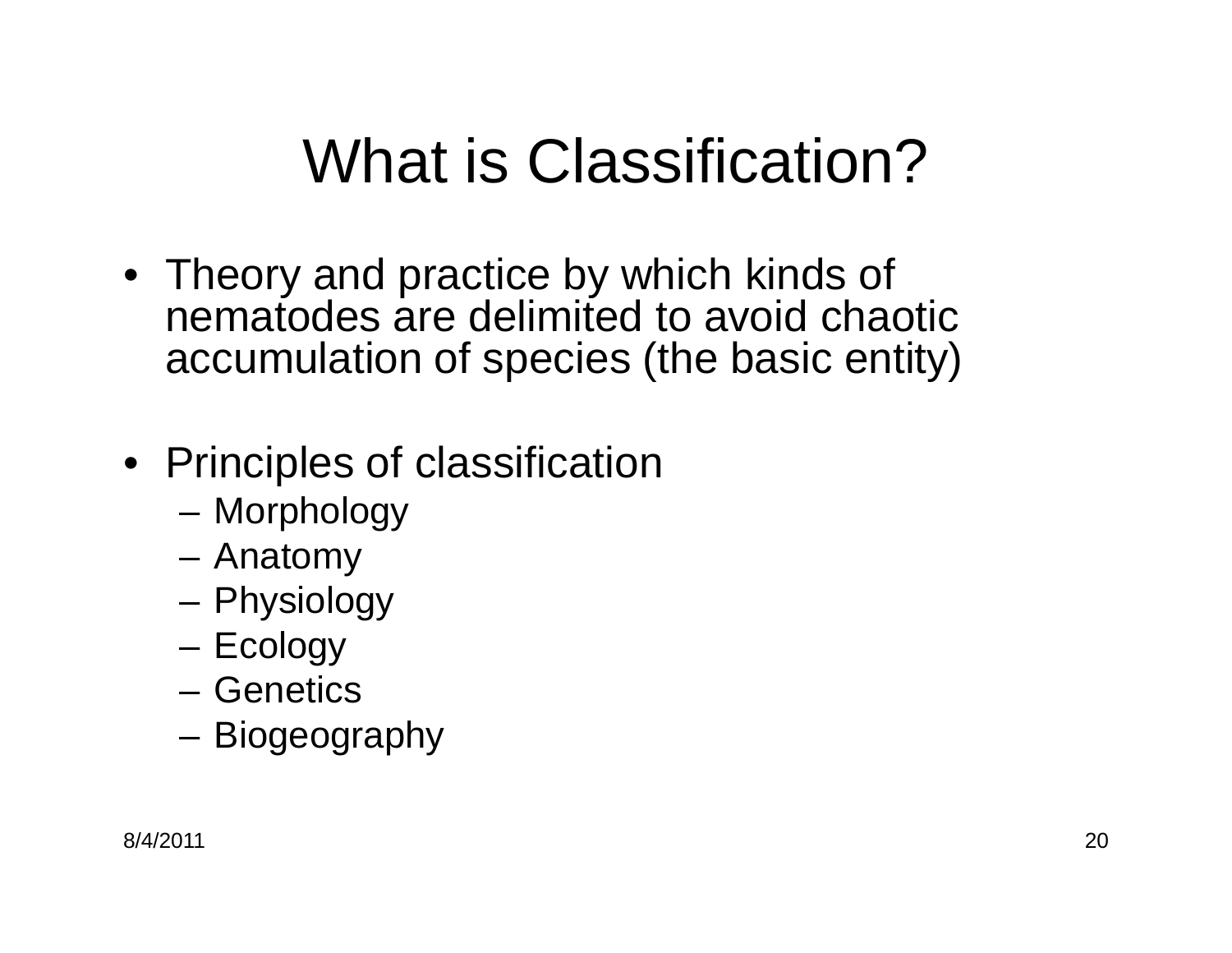### Classification system

- De Ley (2002) Developed new classification system based on:
	- Molecular Biology
	- Morphological analysis
- Pictorial and non pictorial identification keys
- The key uses all kinds of characters
- Taxonomic characters (stylet etc)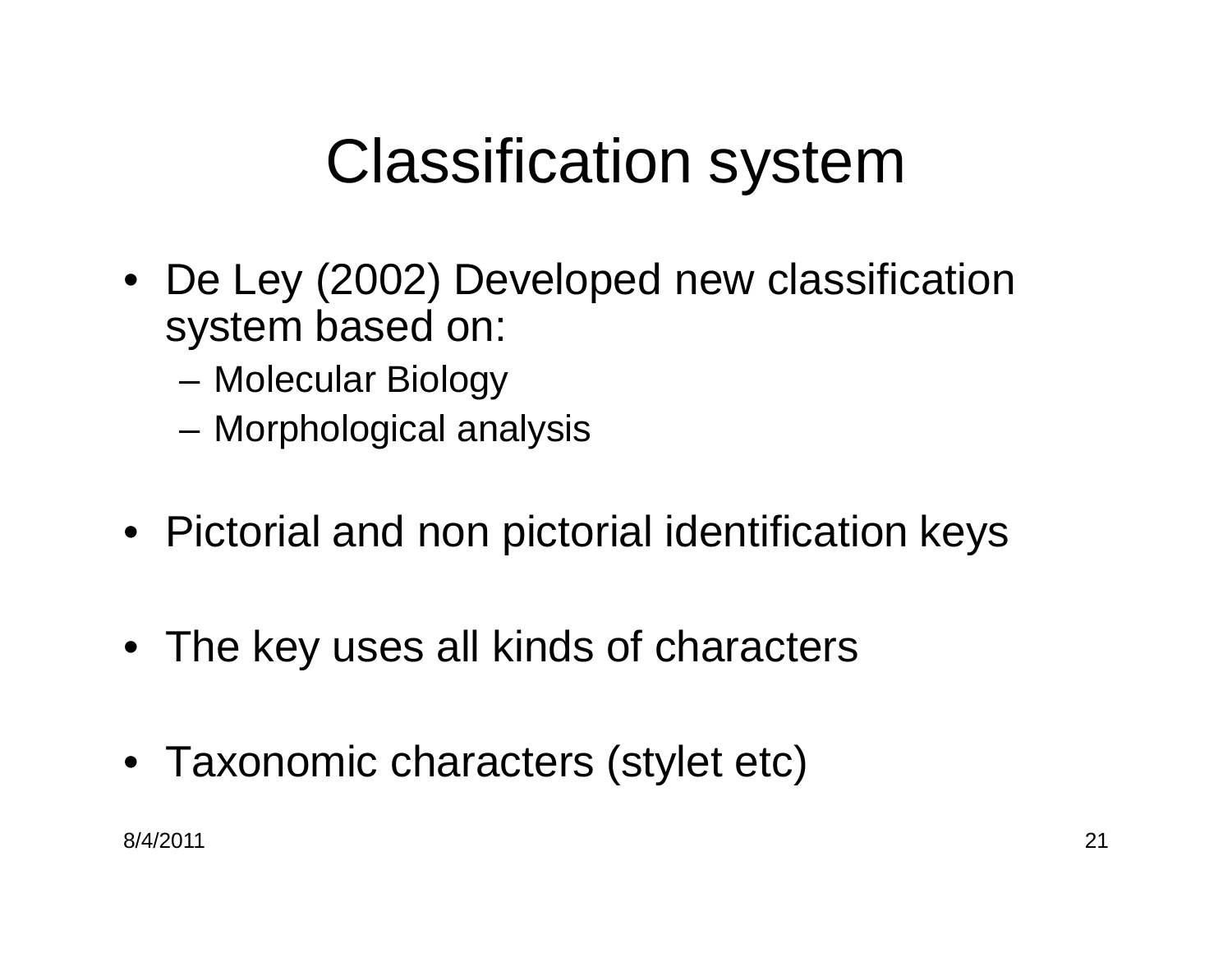## Classification and Identification

- Classification = Ordering of nematodes into groups on the basis of their relationship
- $\bullet$  Identification = the assignment of unidentified nematodes into the correct taxon once classification has been established
	- Micro taxonomy (fewer characters are used)
	- Macro taxonomy (many characters are involved)
- Example:
- Kingdom: Animalia
	- Phylum: Nematoda
		- Order: Tylenchida
			- Family: *Meloidogynideae*
				- » Genus: *Meloidogyne*
				- » Species: *Meloidogyne incognita*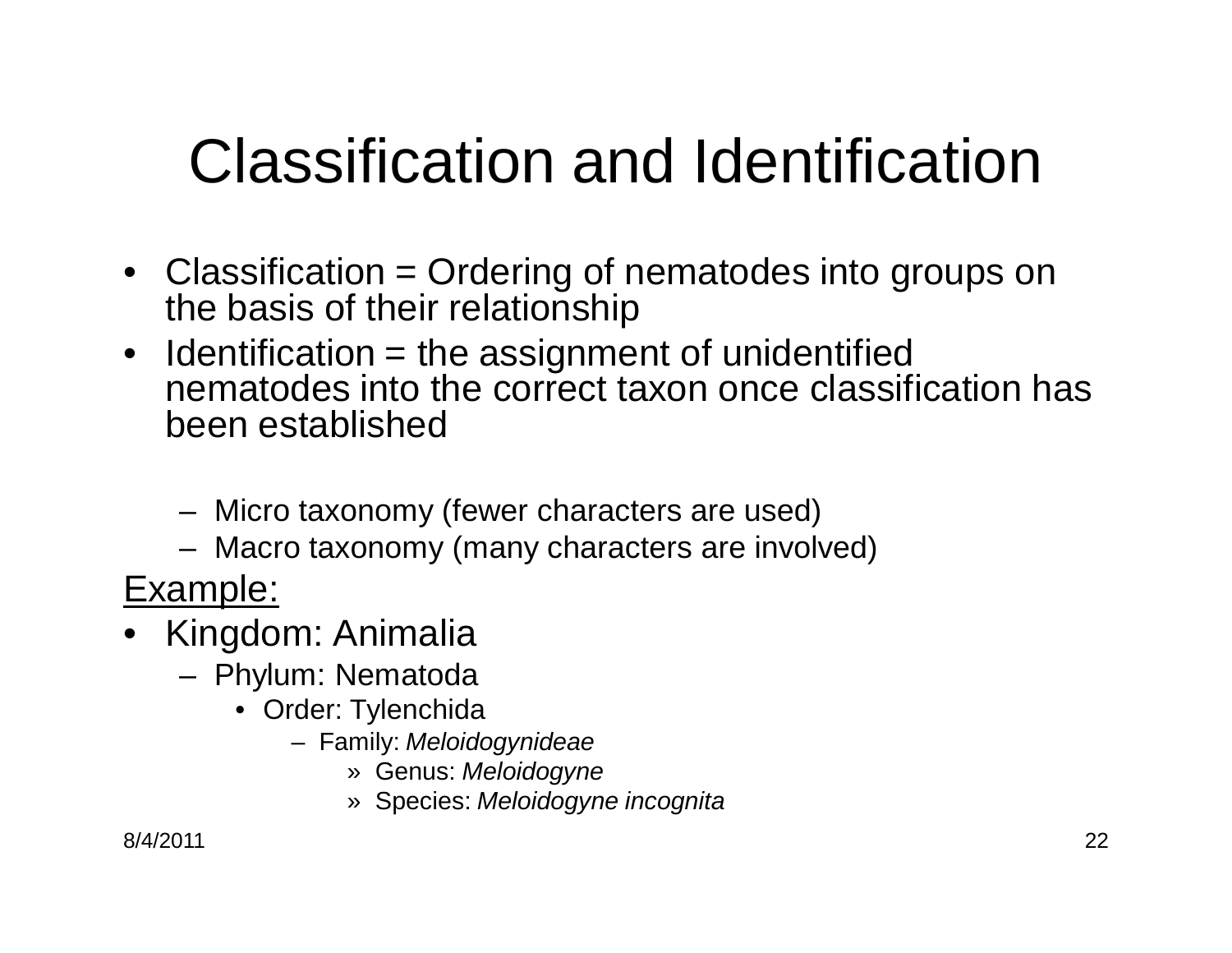## **Host reaction to nematodes/factors**

- **Nematode crop interactions**
	- Resistant
	- Tolerant
	- Susceptible
	- Hypersusceptible

#### • **Environmental factors**

- Temperature
- Soil
- Microbes

#### • **Host nutrition**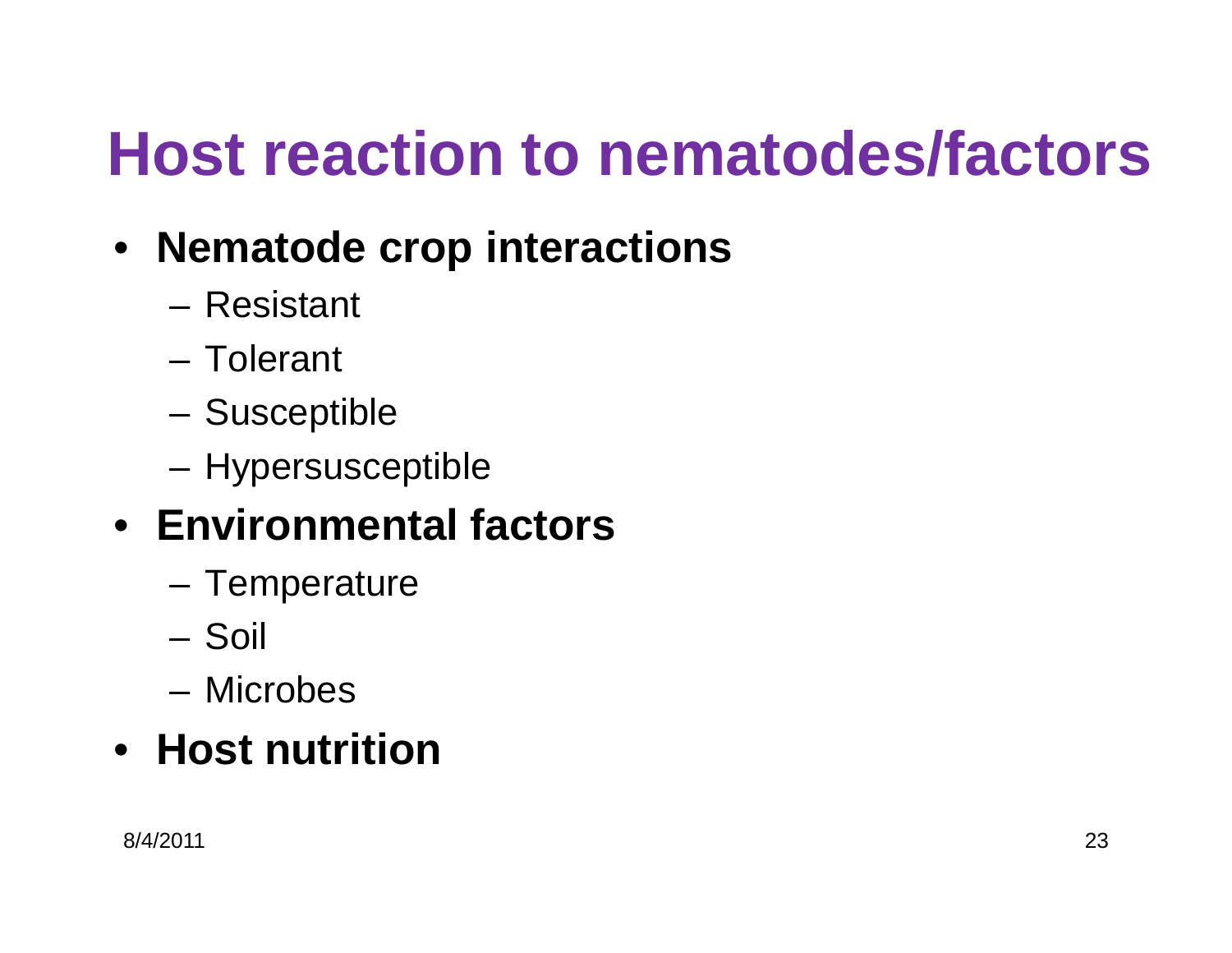### **Nematode-plant interactions**

• **Crop damage by nematodes**

## – Physical injury

– Enzymatic/Physiological/Chemical changes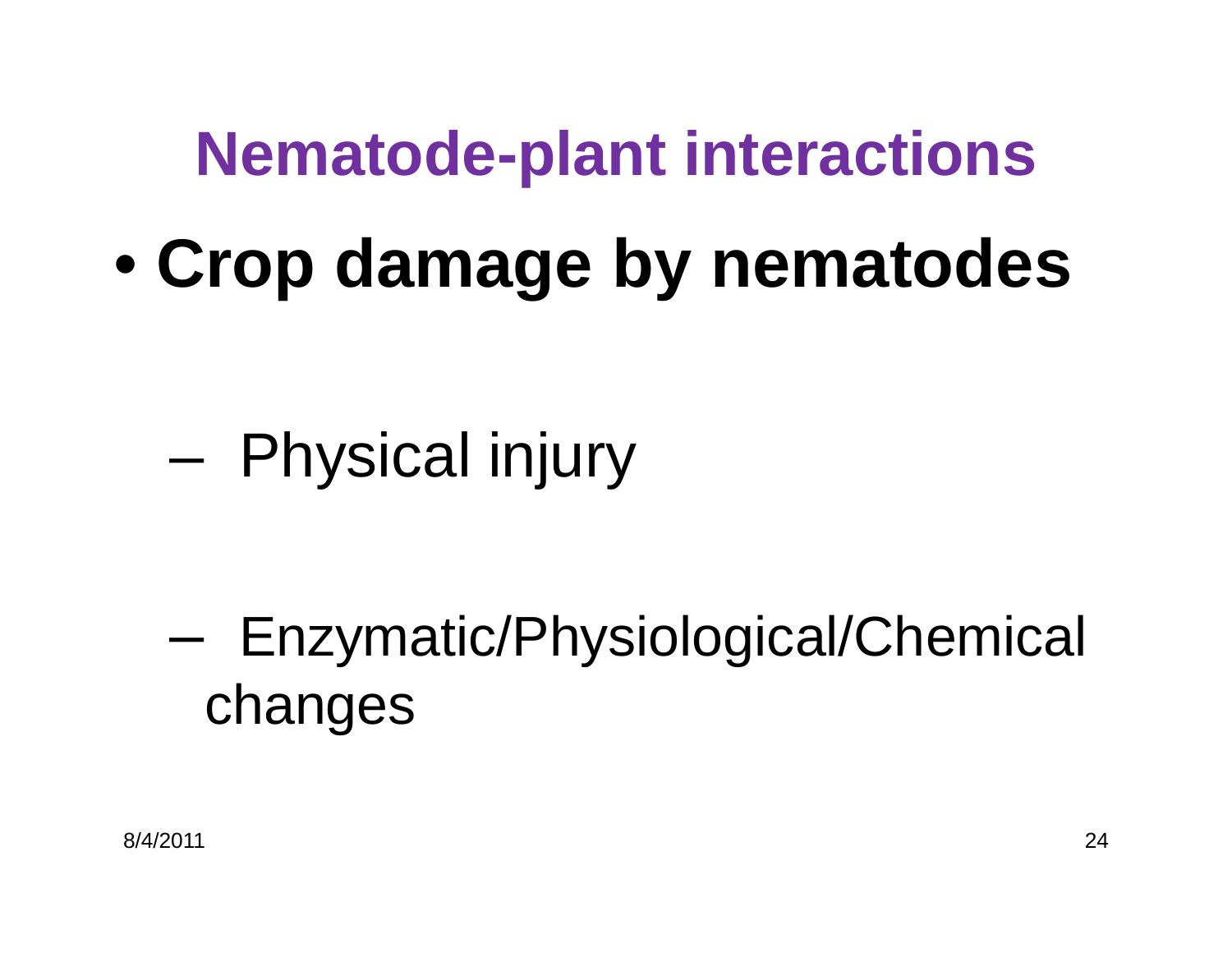## **GENERAL NEMATODE DISEASE SYMPTOMS**

- Above ground.
	- **Chlorosis (depigmentation i.e yelowing of foliage)**
	- **Necrosis (complete drying & death of plant cell/tissue)**
	- **Stunting (reduction in growth due to shortened internodes)**
	- **Patchiness (crop failures, staggered growth)**
	- **Inter-veinal chlorosis (strpping of green tissues between veins which turns yellow while the veins remain greenish)**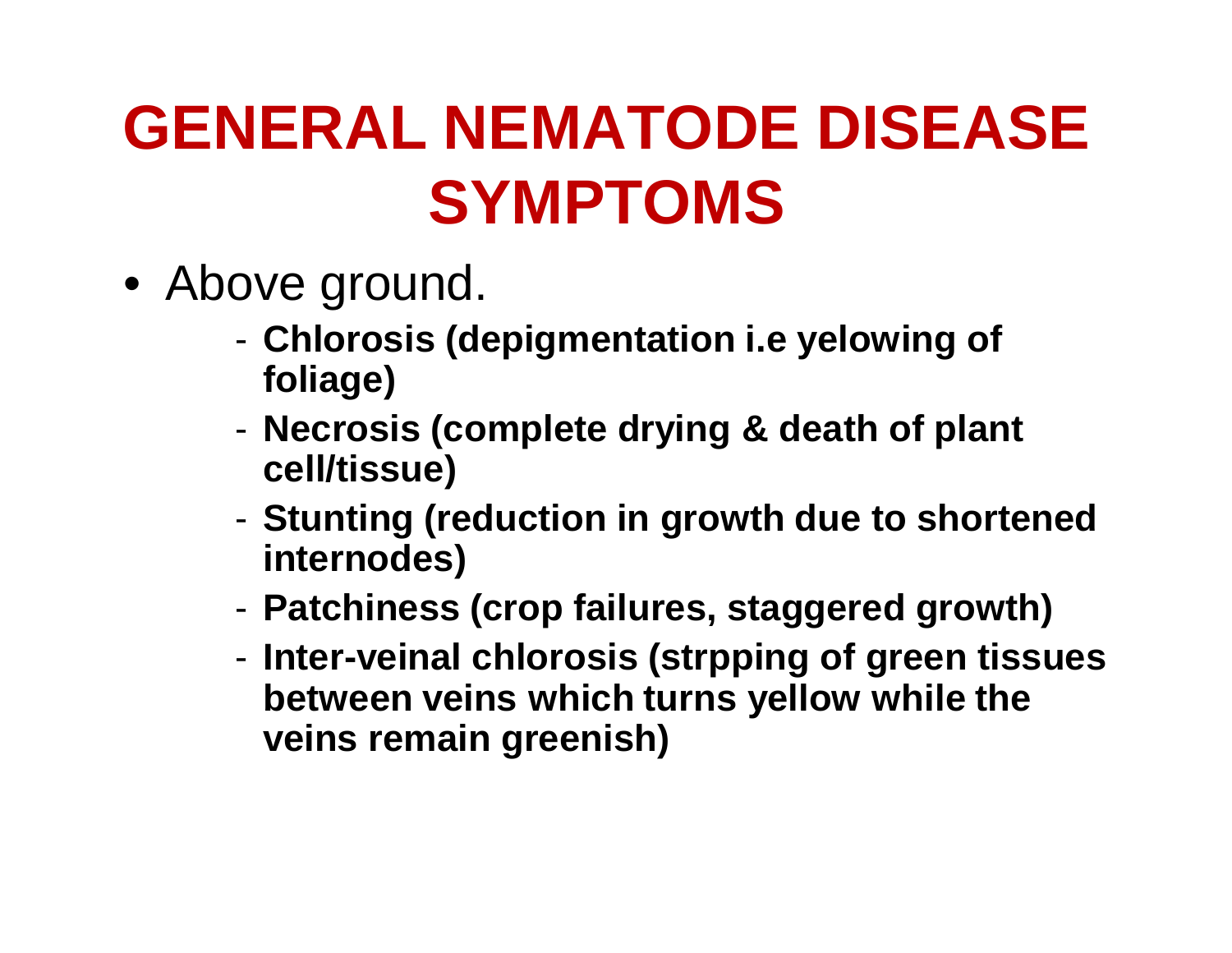## **GENERAL NEMATODE DISEASE SYMPTOMS**

- Above ground.
	- **Snapping**
	- **Toppling**
	- **Dieback – progressive necrosis of branch terminals particularly of trees and other plants**
	- **Sudden death**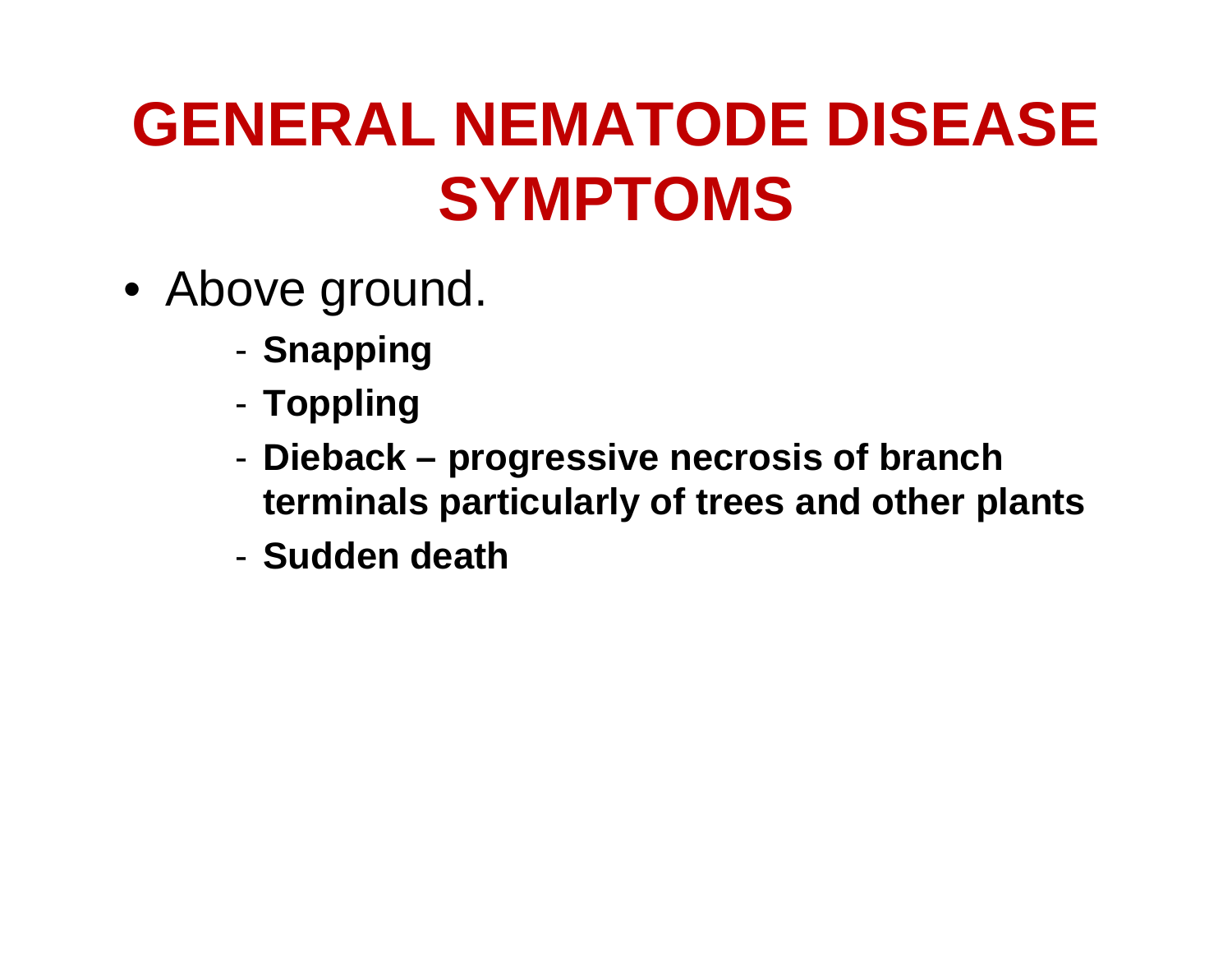#### **GENERAL NEMATODE DISEASE SYMPTOMS**

- Below ground.
	- **Root knot – pronounced localised swelling of root tissue resulting from hypertrophy and hyperplasia incited by nematode feeding activities.**
	- **Lesion – an injury, wound, or morbid change in plant structure ( a localised spot of infected tissue)**
	- **Necrosis – Death of cells surrounded by living tissue, especially en mass.**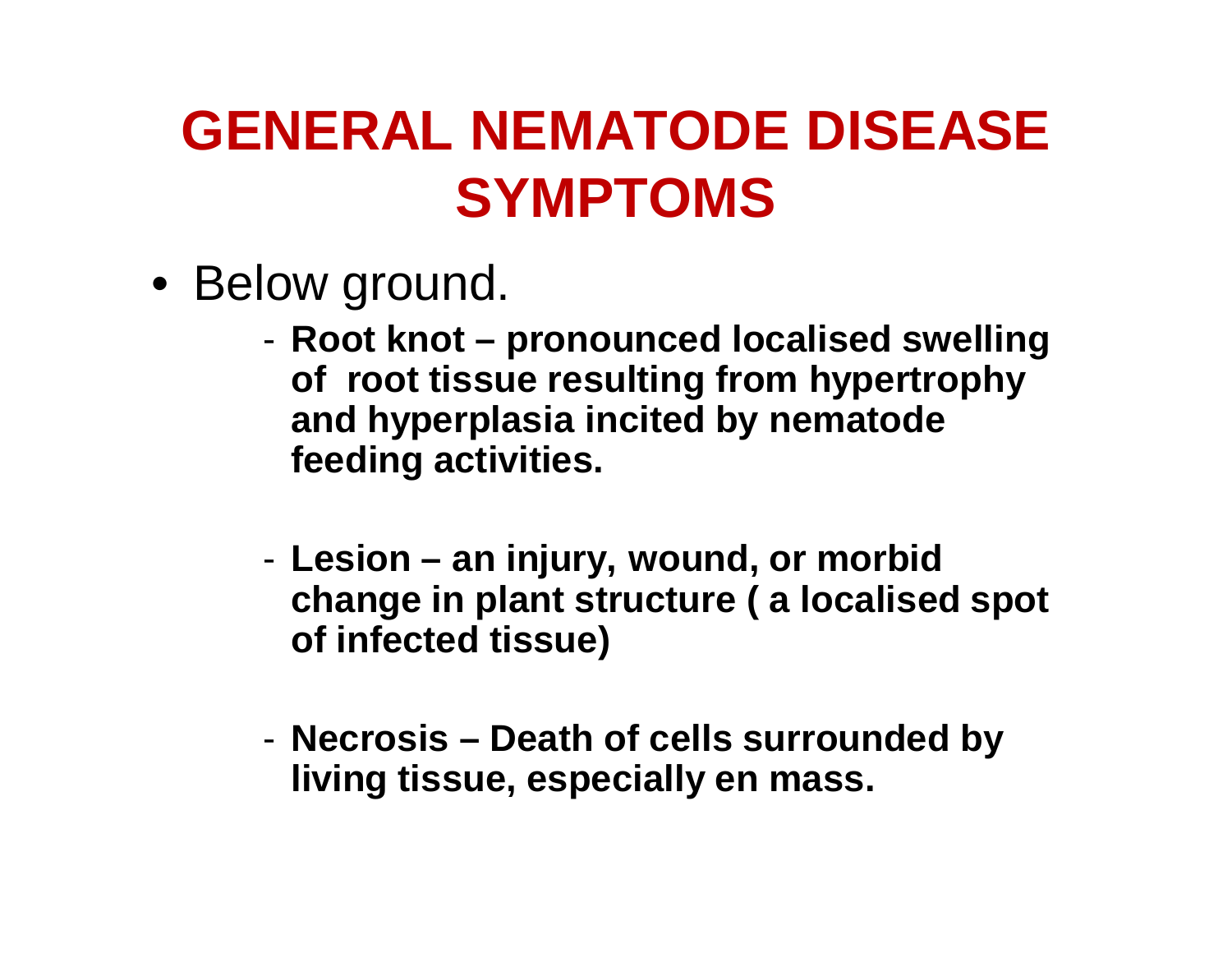## **Nematode-plant interactions**

#### • **Crop loss**

- Economic threshold level
- Crop loss assessment
	- Direct (Experimentation & surveys)
	- Indirect (Literature review, expert testimony)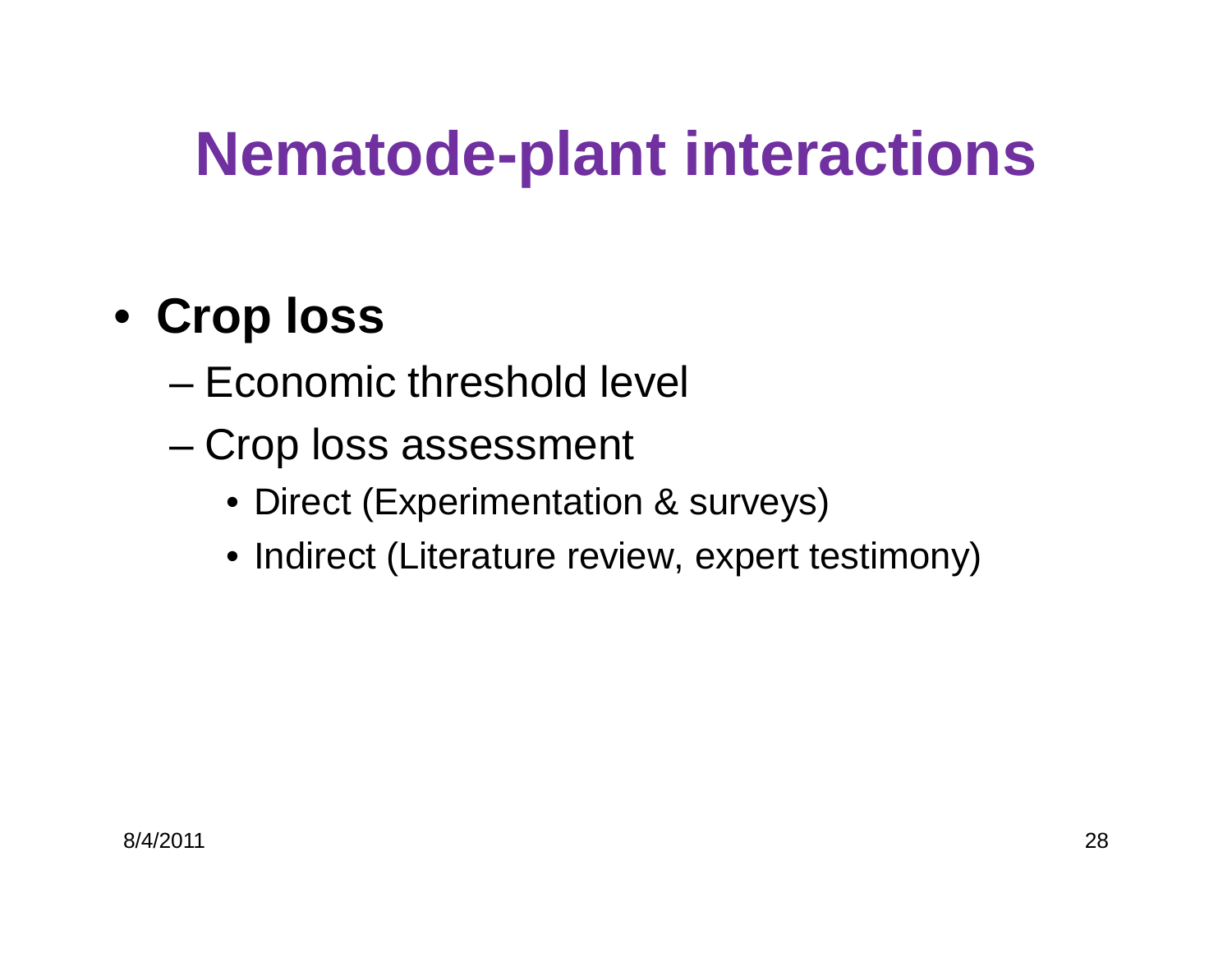## Important nematodes of crops

- **Nematode basis**
- **Crop basis**
	- **Legumes** eg. Cowpea, Soybean, Groundnut, (Protein)
		- Soybean (40%) } RKN disease caused by *Meloidogyne* spp.
		- Cowpea (25%)
	- **Tuber Crops** (CHO) Yam, cassava, sweet potato, carrot
		- Dry rot of yam caused by *Scutellonema bradys*
		- RKN disease caused by Mi
		- Root lesion disease caused by *Pratylenchus* spp.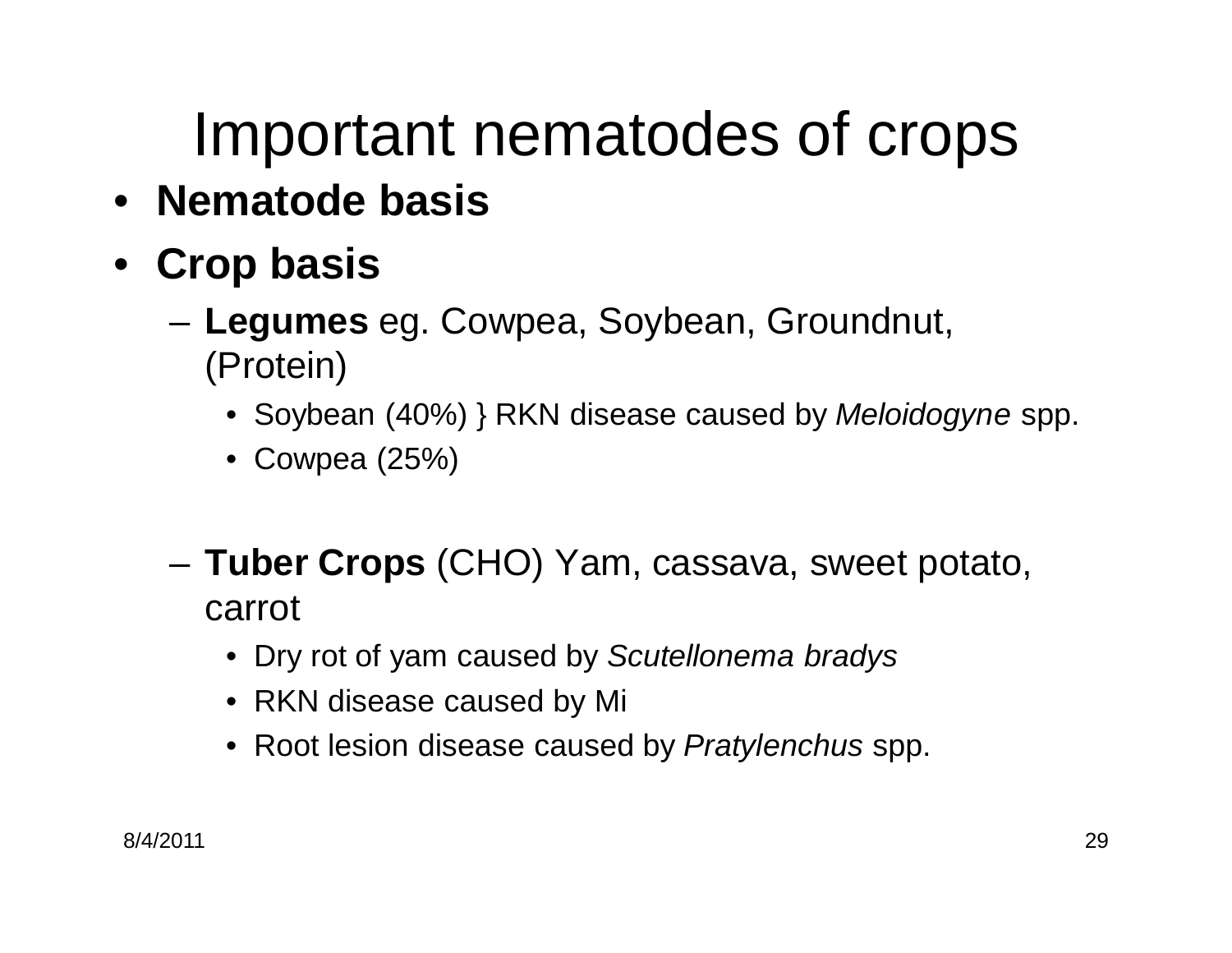### Important nematodes of crops

#### – **Plantation crops**

• Toppling disease of Plantain caused by *Radopholus similis*

#### – **Cereals**

- **Maize**
	- Root lesion disease of Maize caused by *Pratylenchus safeansi*
	- RKN disease caused by Mi

#### • **Rice**

- White tip disease caused by *Aphelenchoides besseyi*
- RKN disease caused by Mi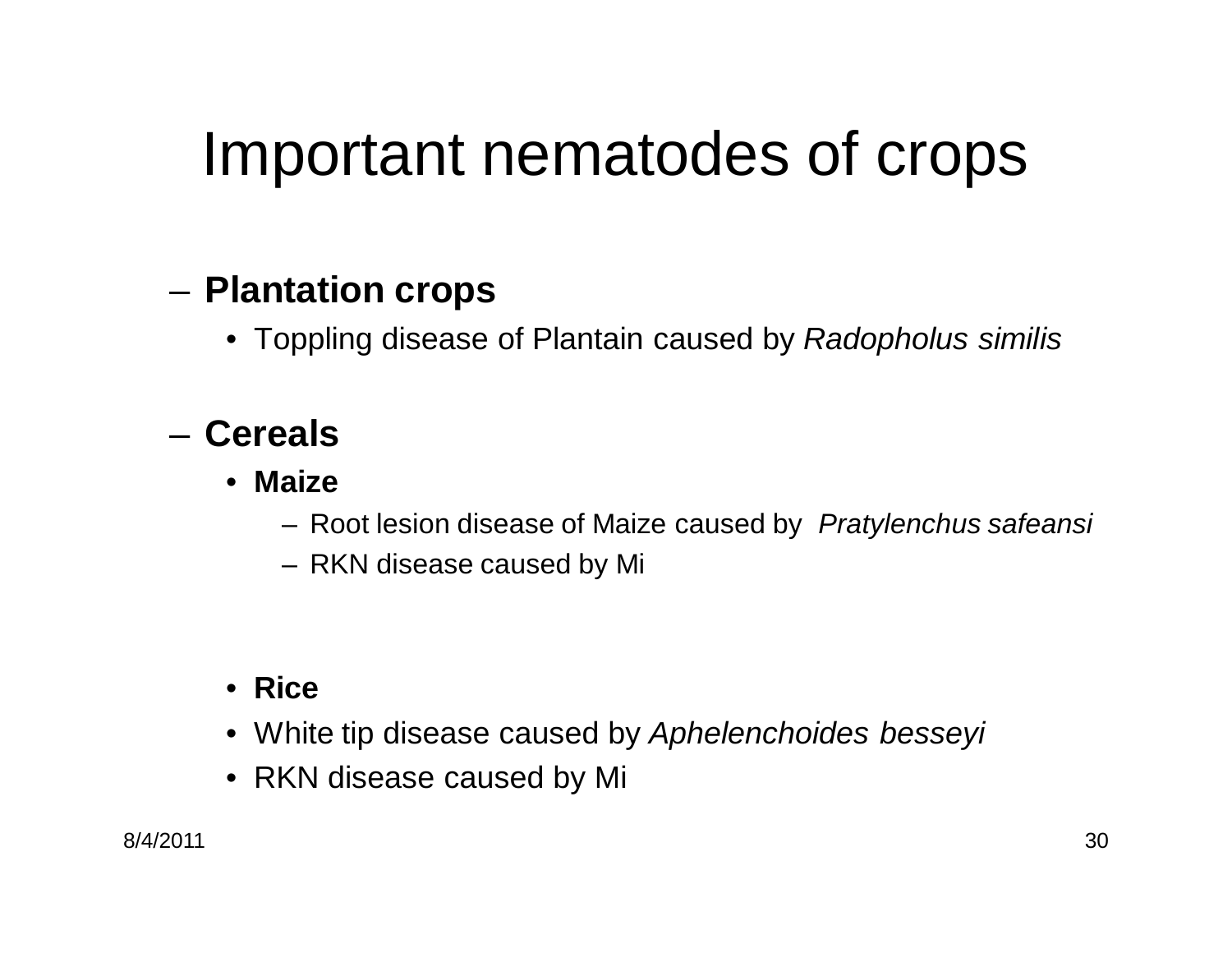### Important nematodes of crops

#### – **Cocoa**

- RKN disease caused by Meloidogyne incognita
- Die back caused by Mi (progressive necrosis of branches while the trunk is alive)
- Sudden death caused by Mi (Green leaves turn yellow, brown and finally dry up but remain hanging even after the death of the plant)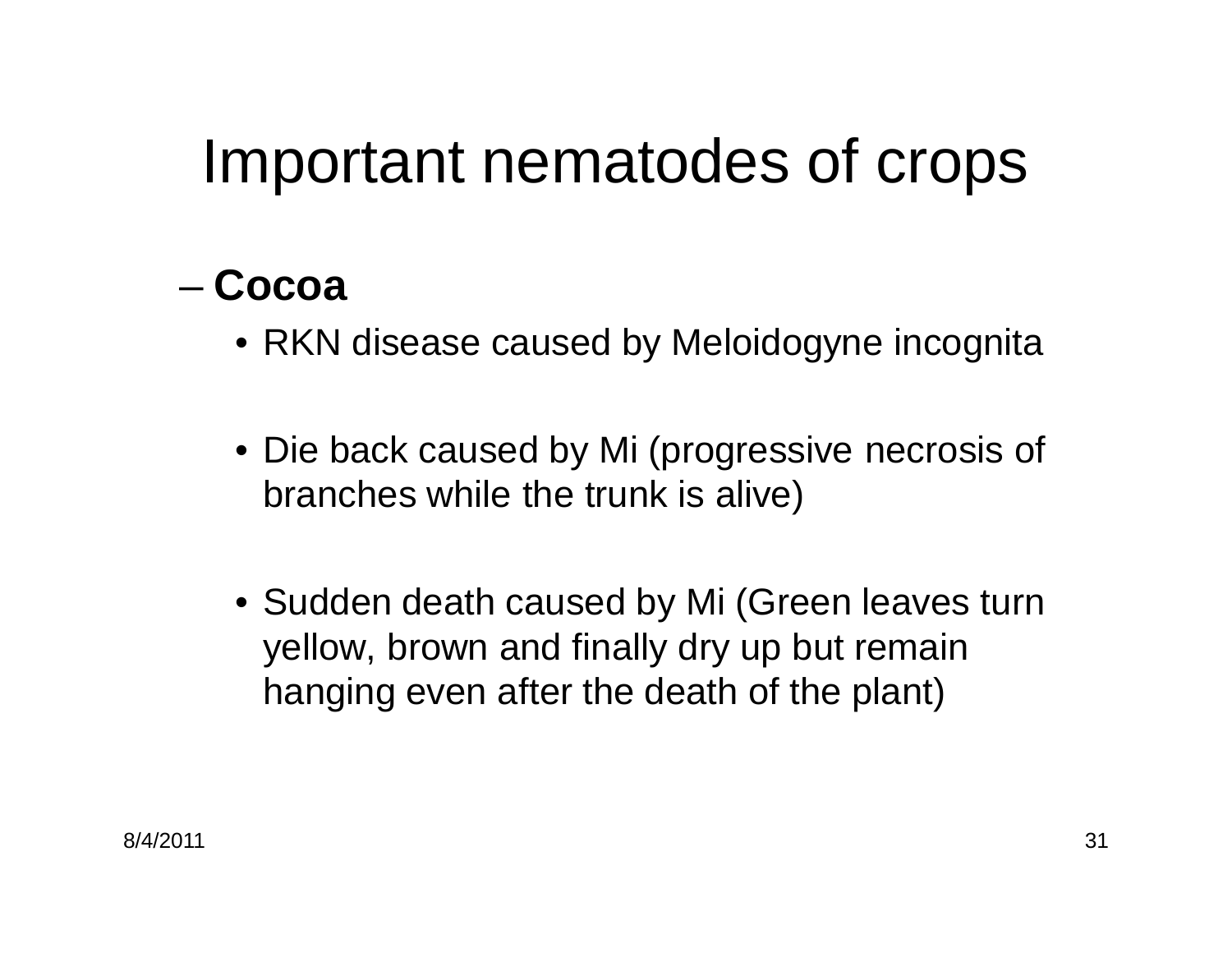#### **NEMATODE POPULATION AND DISEASE MANAGEMENT**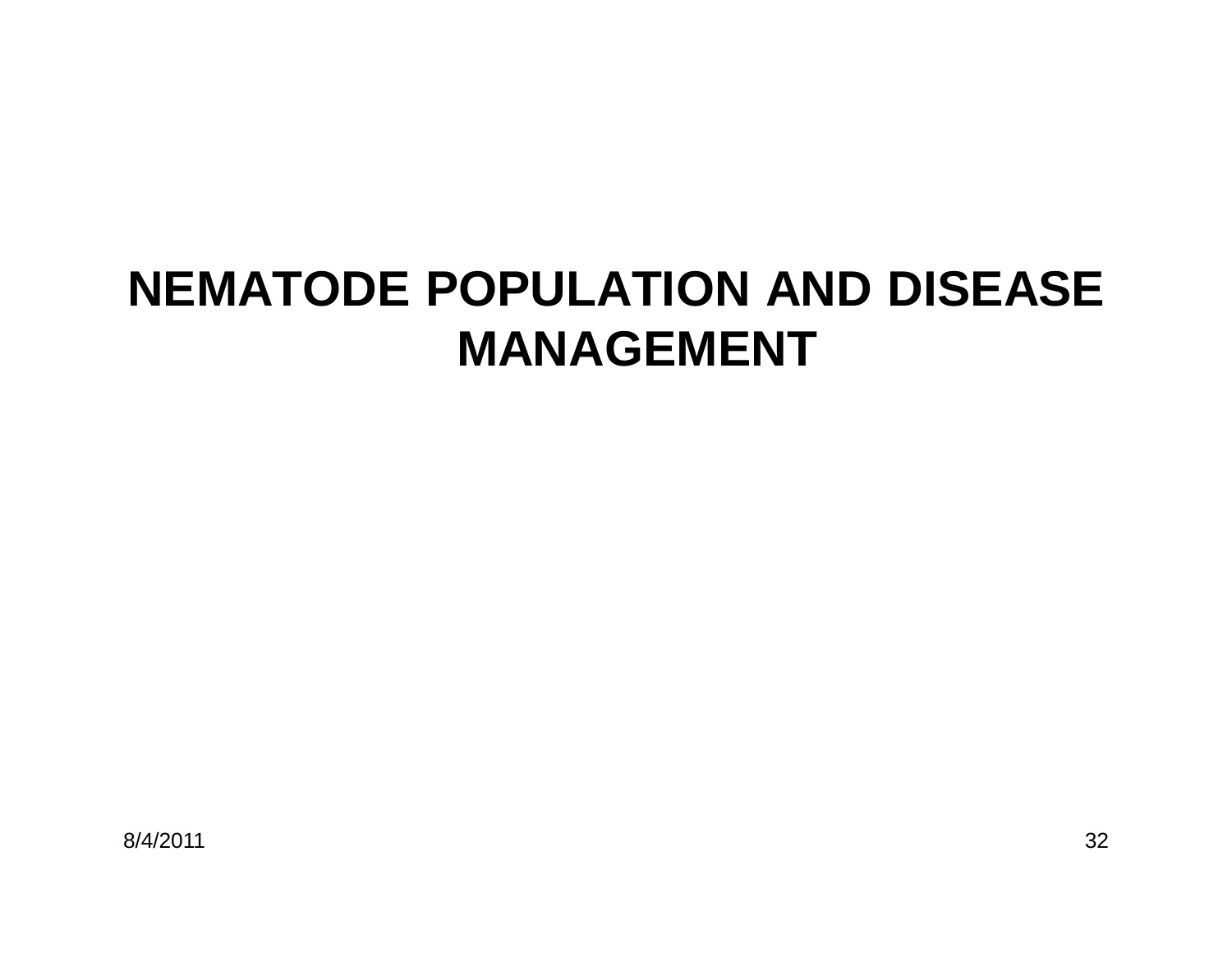### Principles of nematode management

- **Avoidance -** Avoidance of the pest/pathogen involves selection of geographical areas with low/zero initial inoculum (pl. inocula)
- **Eradication -** deals with elimination of pest/pathogen from the crop or the area after establishment
- 8/420<del>0</del> SDIE 20 OI DESI/OISE 258 • **Exclusion -** is a principle aimed at preventing the spread of pest/disease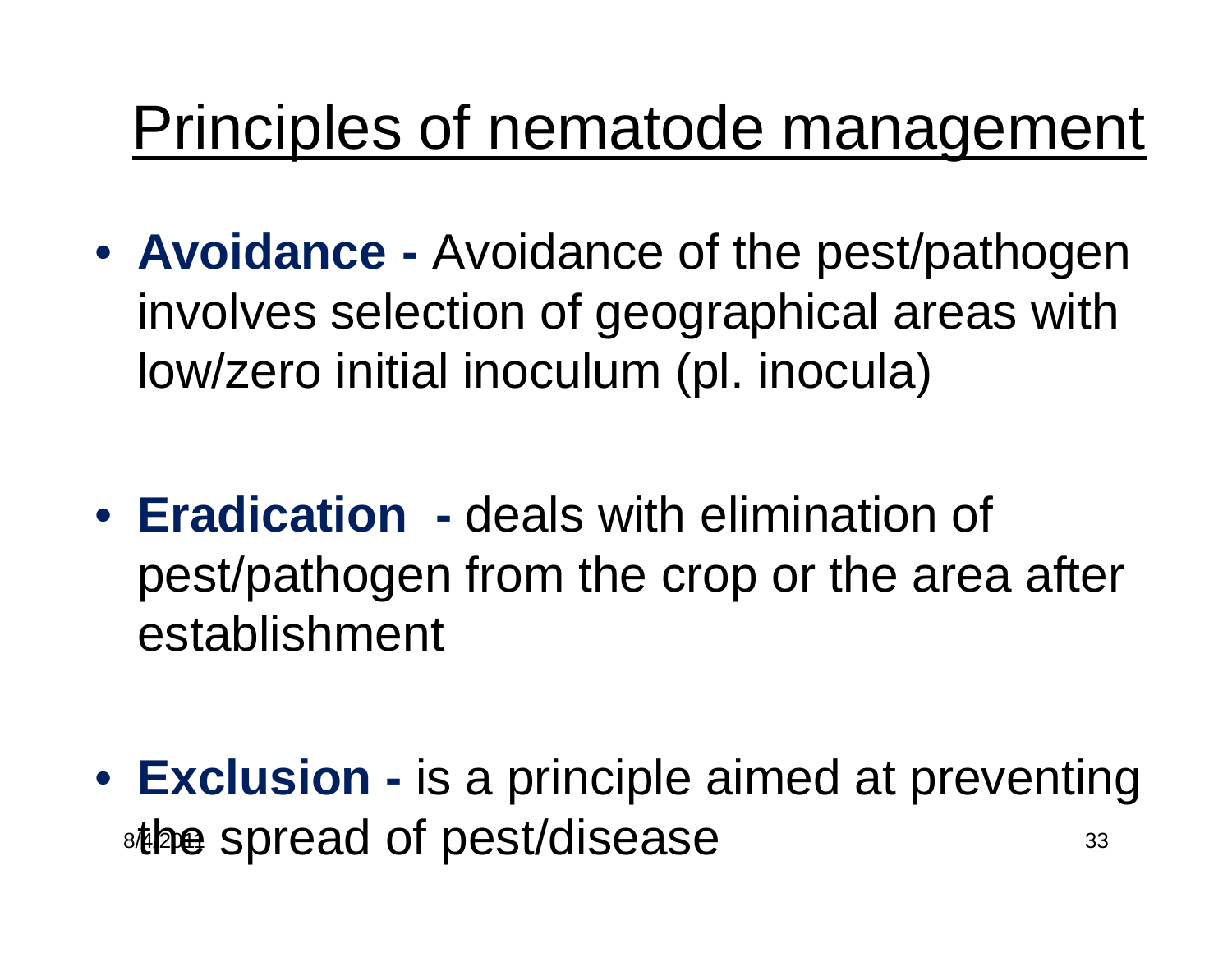### Principles of nematode management

- **Protection -** s aimed at killing the pest/pathogen before it invade the crop
- **Resistance -** is genetic or innate ability to prevent, reduce or tolerate pest/disease organism
- treatment to diseased plants • **Therapy/treatment –** application of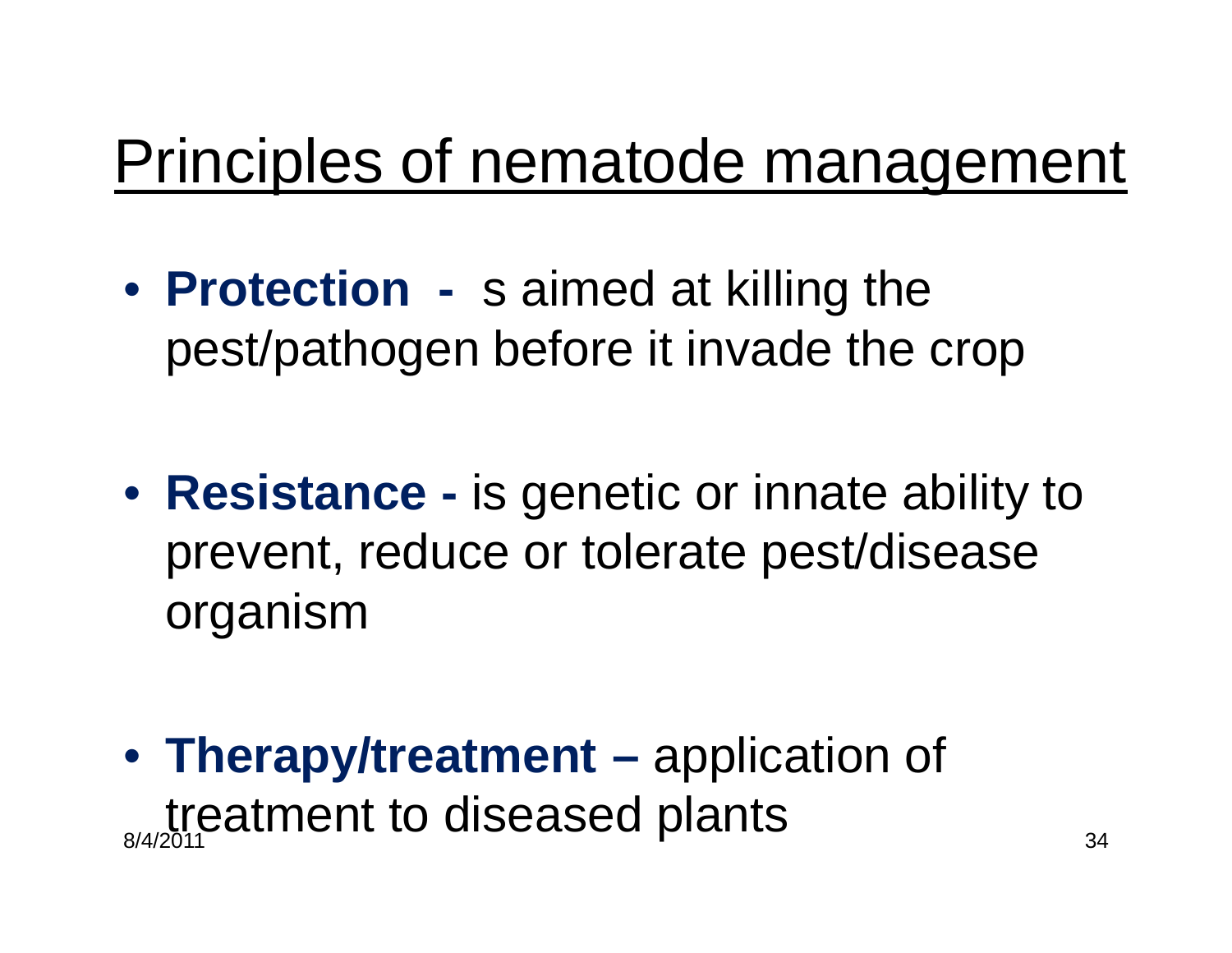#### Methods of nematode management

- Cultural
- Physical
- Chemical
- Biological
- Host-Plant resistance
- Integrated nematode management
- Organic protection system, and
- Biotechnology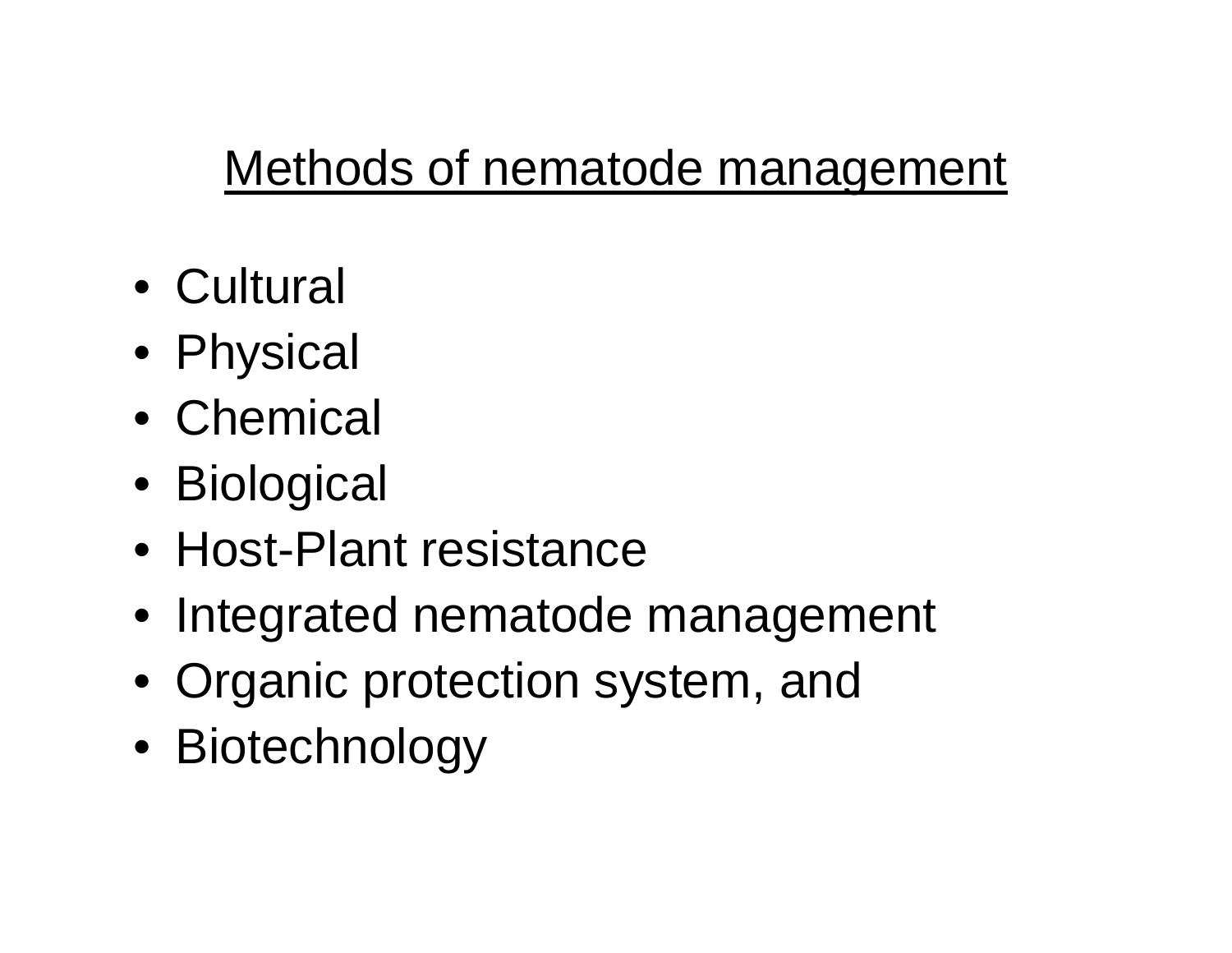#### Cultural Method

- Any agronomic practice adopted consciously or unconsciously by farmers to improve crop yields. Although, its effectiveness on nematodes may be difficult to verify, there are evidence that cultural practices can also achieve good crop protection against nematodes. Examples include:
- 1. **Nematode-free planting materials**. Infested or infected seeds and plant materials, such as tubers, rootstocks, cutting and grafts, can infect an entire crop. Using healthy and clean seeds or planting materials is the best starting point in nematode management.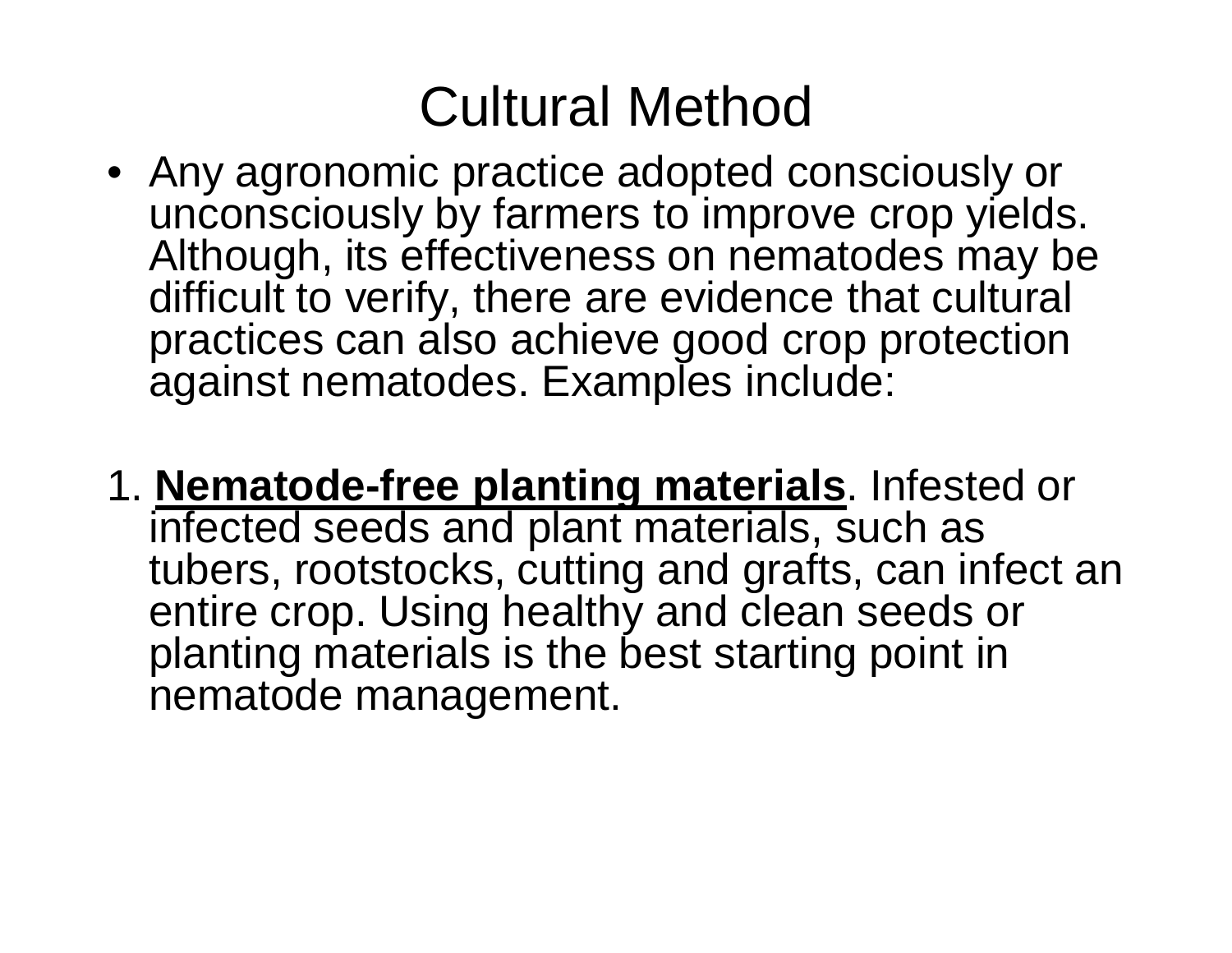- **2. Selection of good site** (reasonably free of inoculum) is a good strategy of nematode management
- 3. **Ploughing the fields and burning stubble.** This method produces good seedbeds or plant beds. Turning the soil exposes nematode larva and eggs
- 4. **Planting susceptible trap crops.** Trap crops such as celosia can encourage penetration of nematodes but must be destroyed before the adults emerges in order to avoid egg laying.
- 5**. Intercropping.** The planting of different crops or varieties within the same area diversifies the available habitat and may inhibit the expansion of nematode **especially if resistant varieties are included.**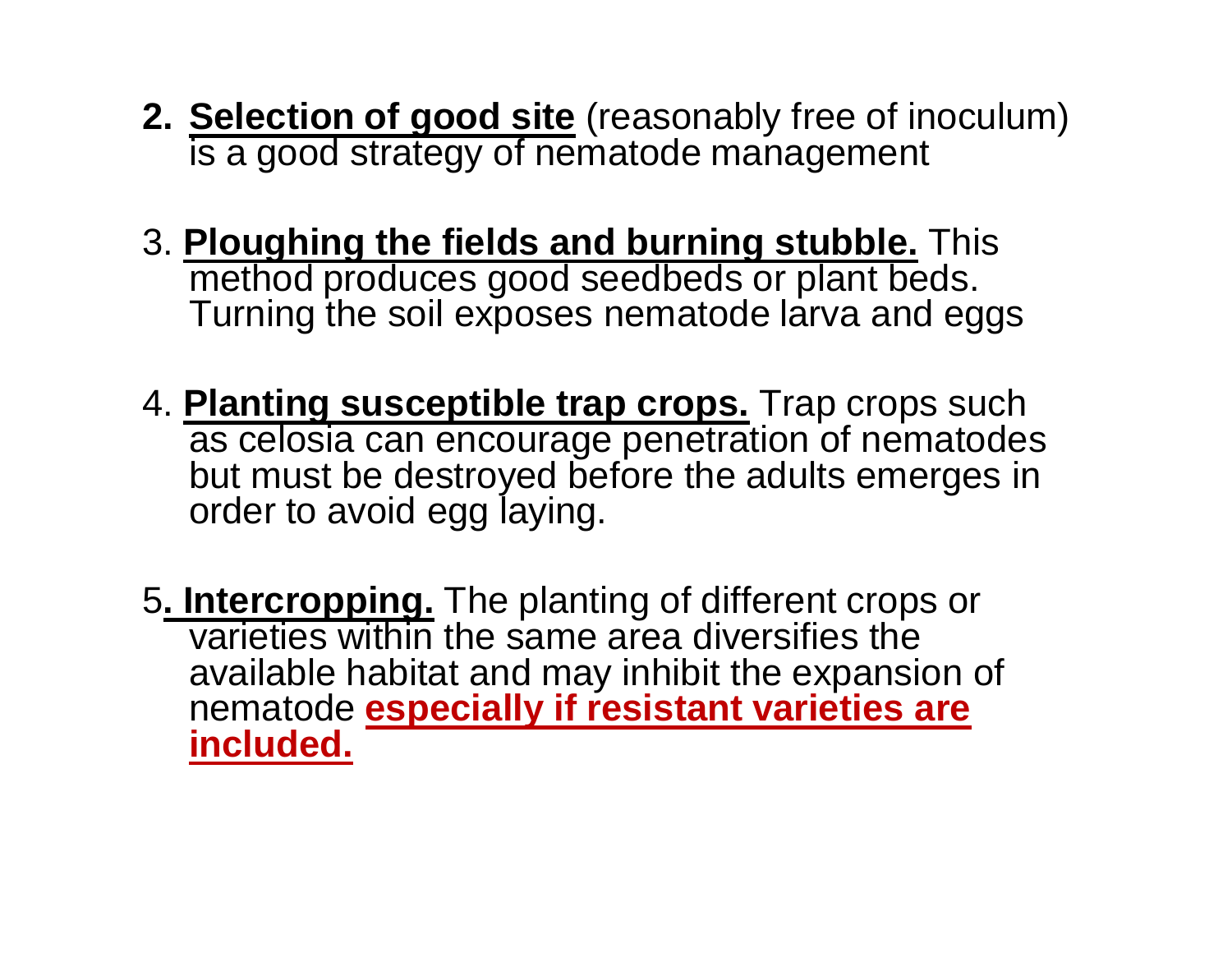**6.Crop rotation**. Varying the annual crop in the same field from year to year interrupts the specific relationship between nematodes and host plants and can prevent the spread the target nematode. For example: (i) cereals can be alternated with beans or groundnuts, sweet potatoes with cotton and cassava.

(ii) Another example of crop rotation is growing maize or sorghum for one or two seasons and planting vegetables or a root crop in the third season.

**NB:** Crop rotation can be an effective measure against nematodes if the rotation cycle is sufficiently long and **resistant host is included**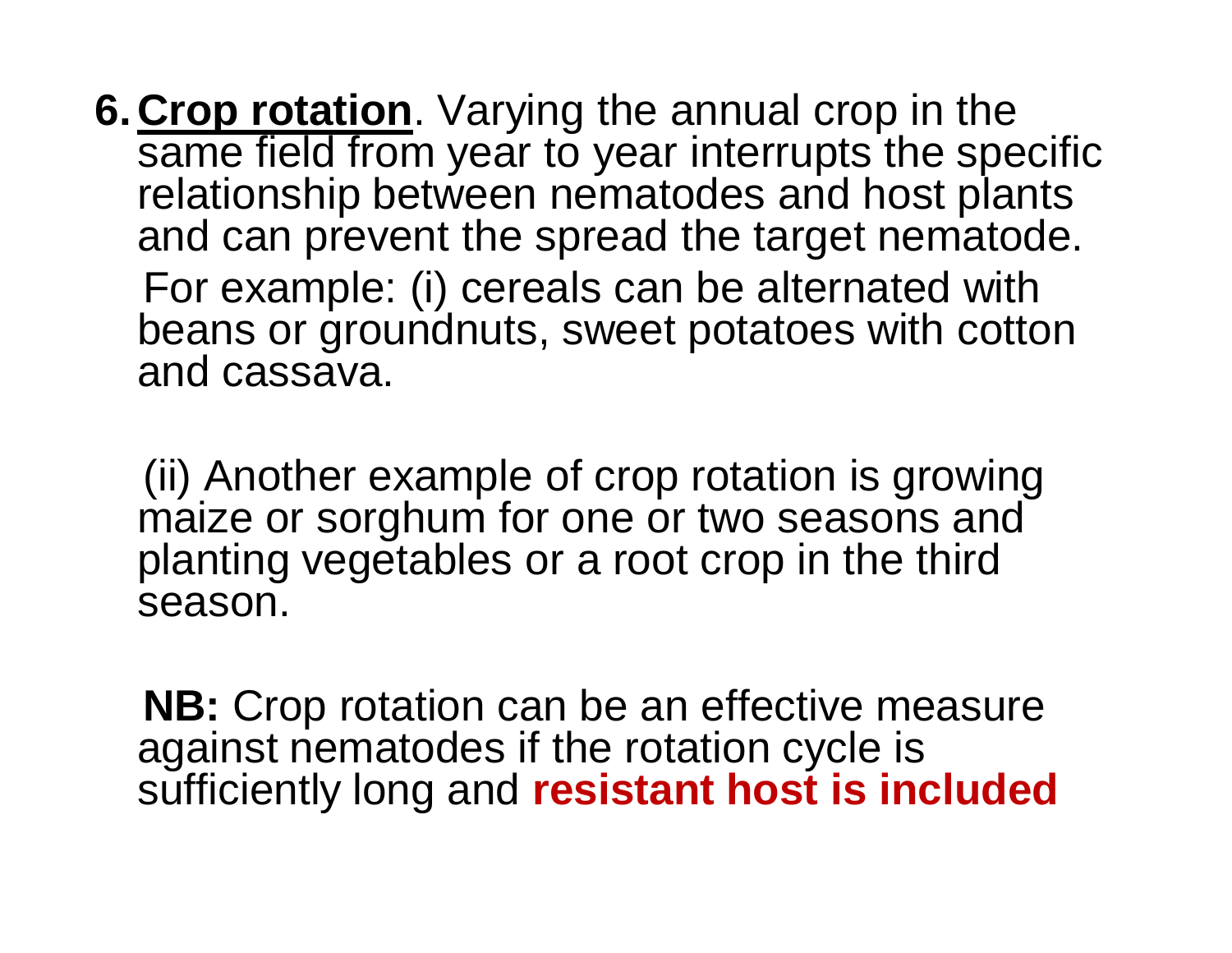- 7. **Plant nutrition-** Well-balanced fertilizer application results in healthy plants. Organic fertilizer, which improves the physical and microbial properties of soils, is better than inorganic fertilizers.
- 8. **Farm/Tool sanitation/hygiene**. Sanitation in storage areas, farmyards and fields is also a principal means of preventing nemaodes. The aim at reducing initial inoculum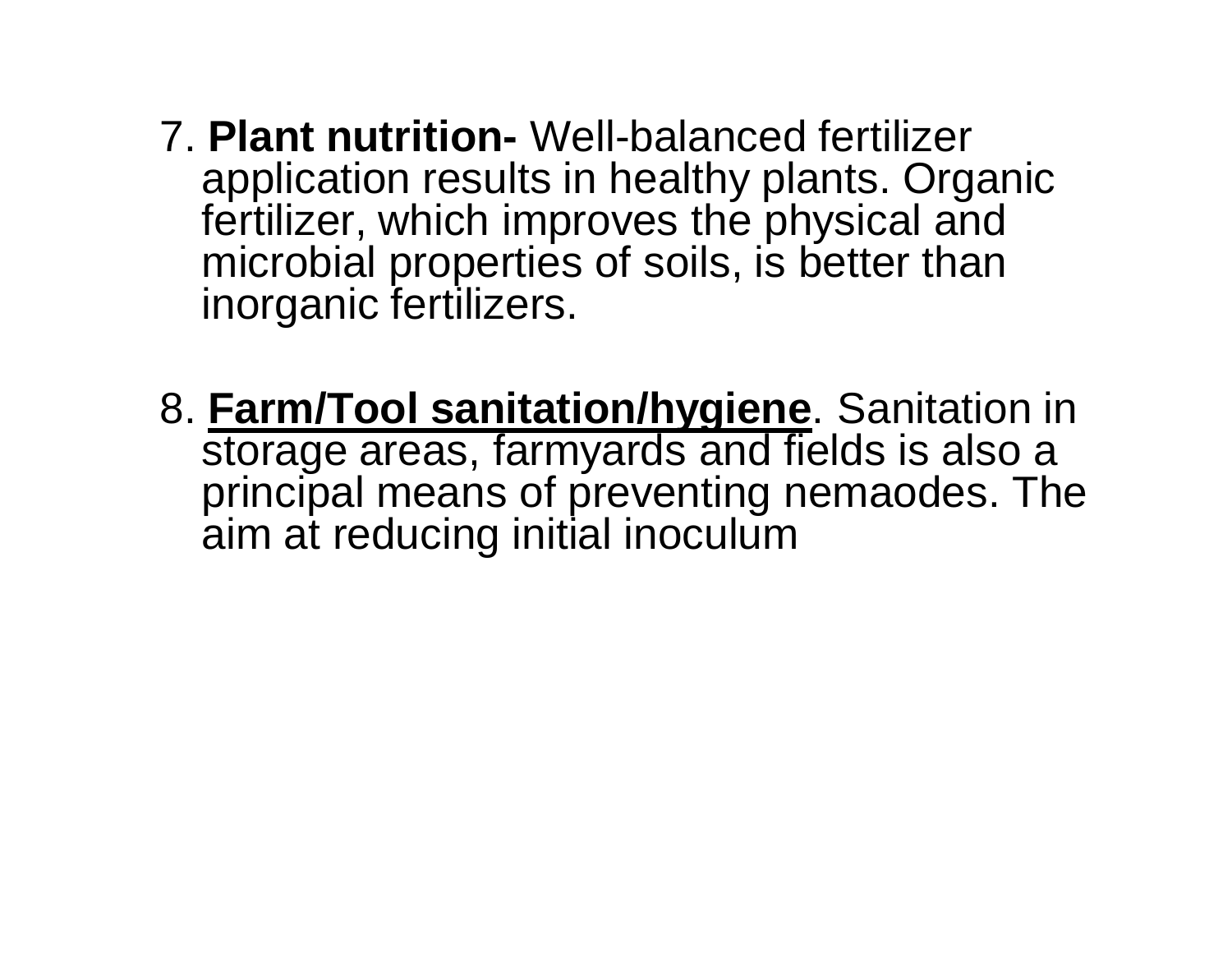#### Physical/Mechanical Method

- **1. Roguing:** Some nematode infected plants can be physically collected and then destroyed in areas where labour is cheap.
- **2. The use of mechanical implements** for weeding is growing. Removal of weed removes some important alternate host hence protect high-value or small-area crops from nematode pests.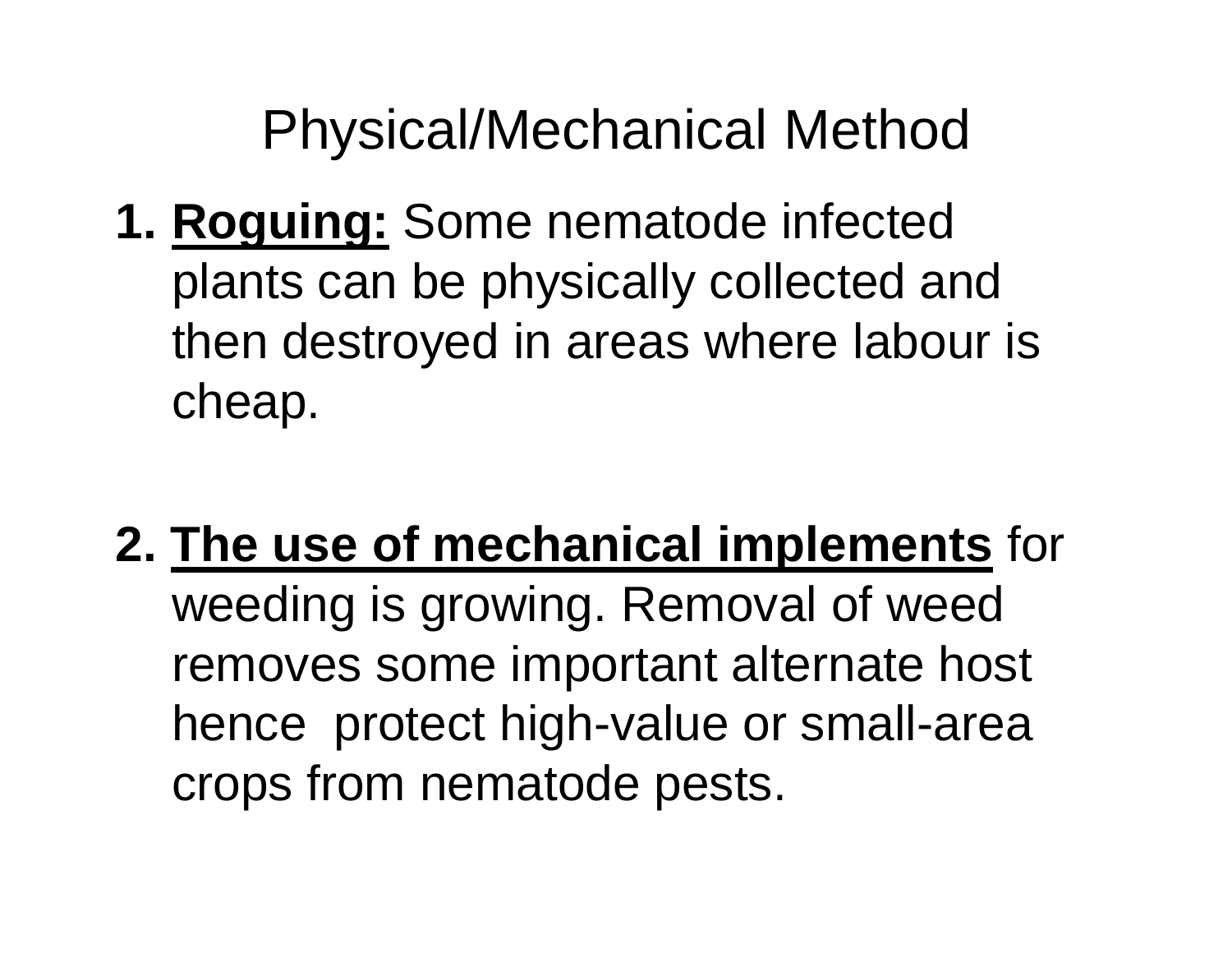Physical/Mechanical Method

- **3. Physical barriers -** screenhouse benches, concreted floors and /or raised platforms
- 4. **Flooding** is an effective way of reducing nematode population in lowland rice field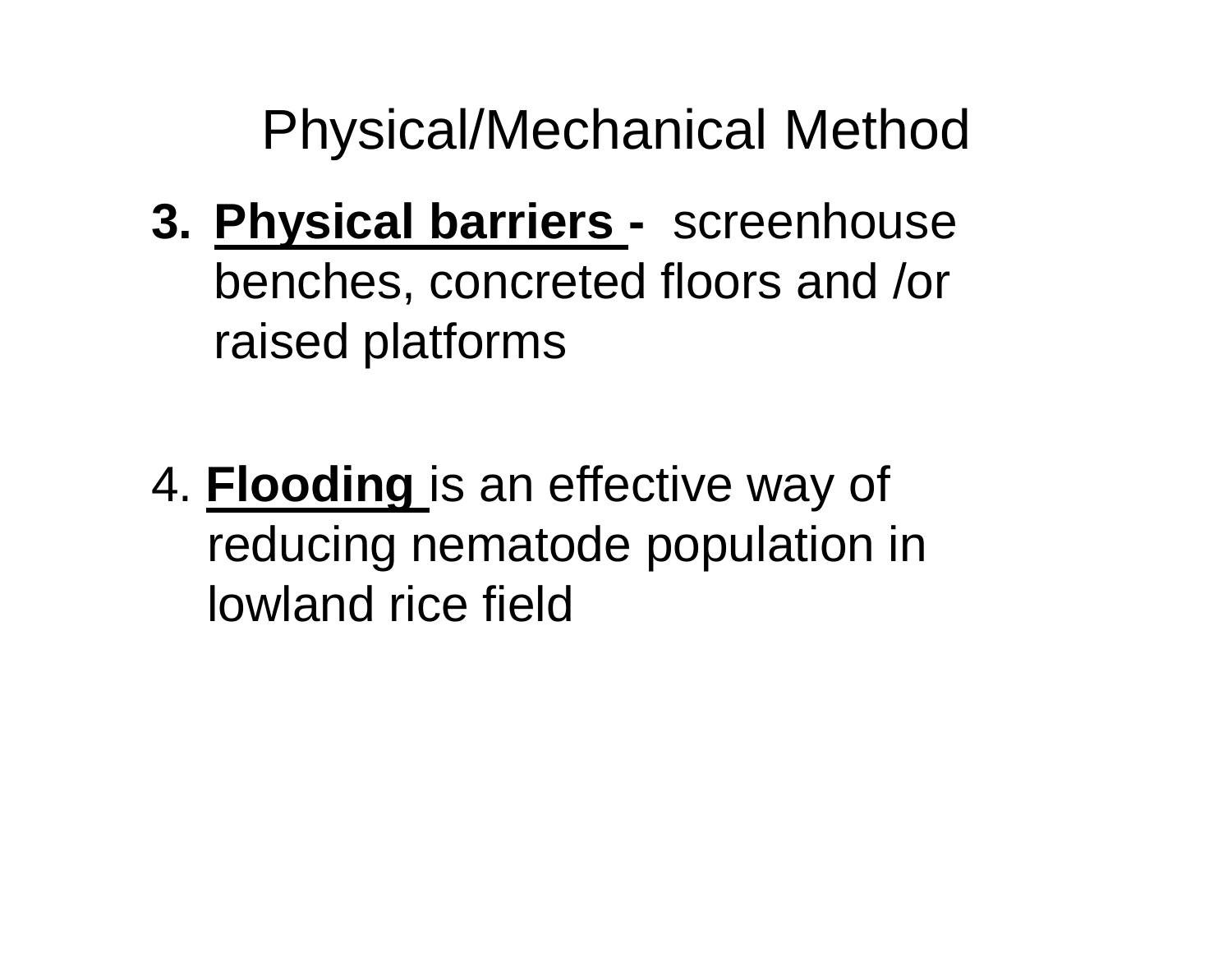### Chemical Method

- Synthetic nematicides are routinely used to control nematodes
- Quick action- The major advantage is that synthetic pesticides are quick in action. However, they have been found to have the potential to harm humans, livestock and wildlife. They can pollute the environment and destroy beneficial organisms and there is also growing concern about the increasing resistance of pests to pesticides.
- To optimize the timing and efficacy of nematicides against target nematodes and to minimize the potential detrimental effects on beneficial species, other non-target organisms and the natural environment, it is important to know their general mode of action.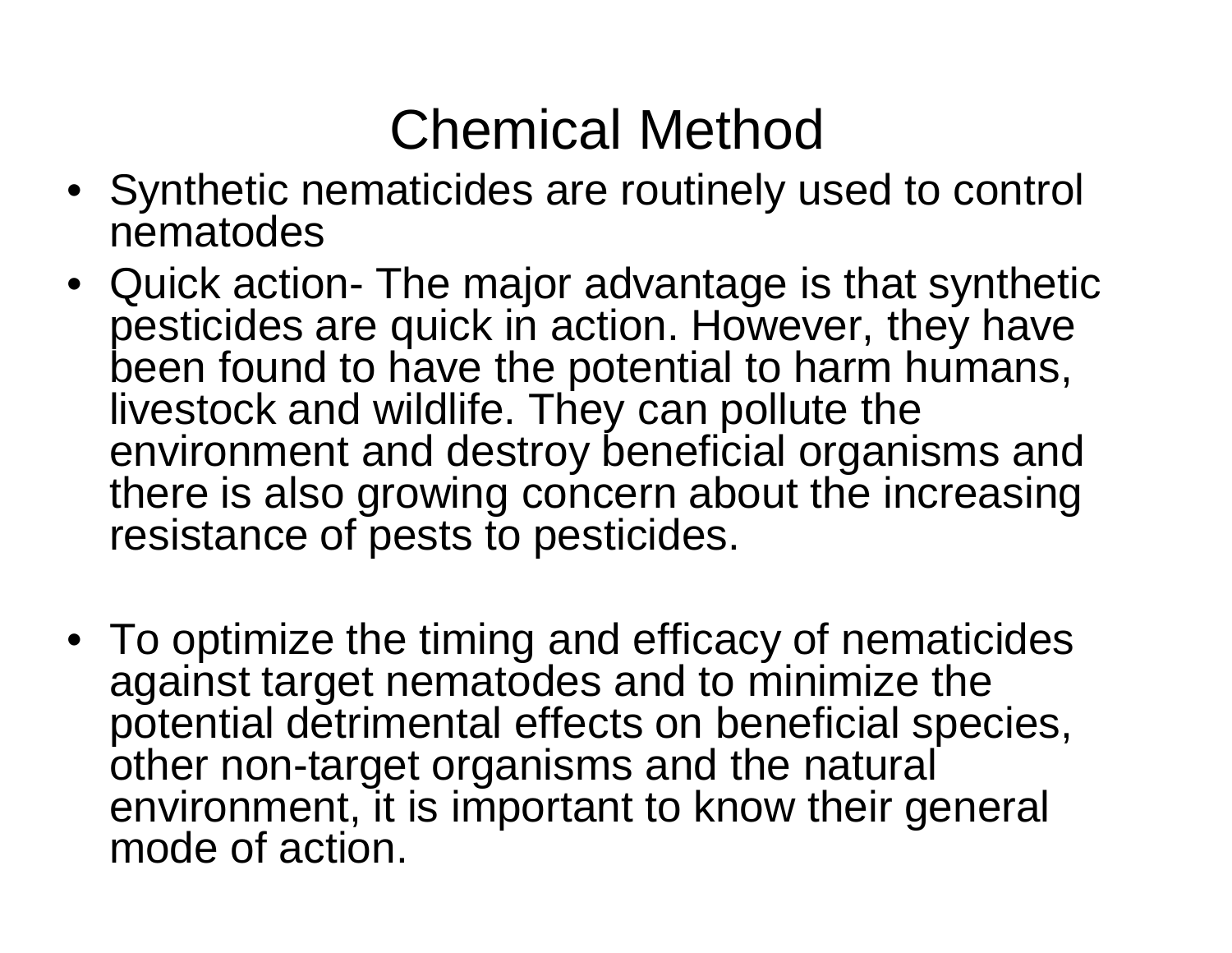# **Mode of action**

- 1 Contact nematicides which kill the nematode in contact with it.
- 2 Systemic nematicides move through the plant's vascular system. They are absorbed by the nematodes that feed on the leaves, stems, fruits or roots of treated plants.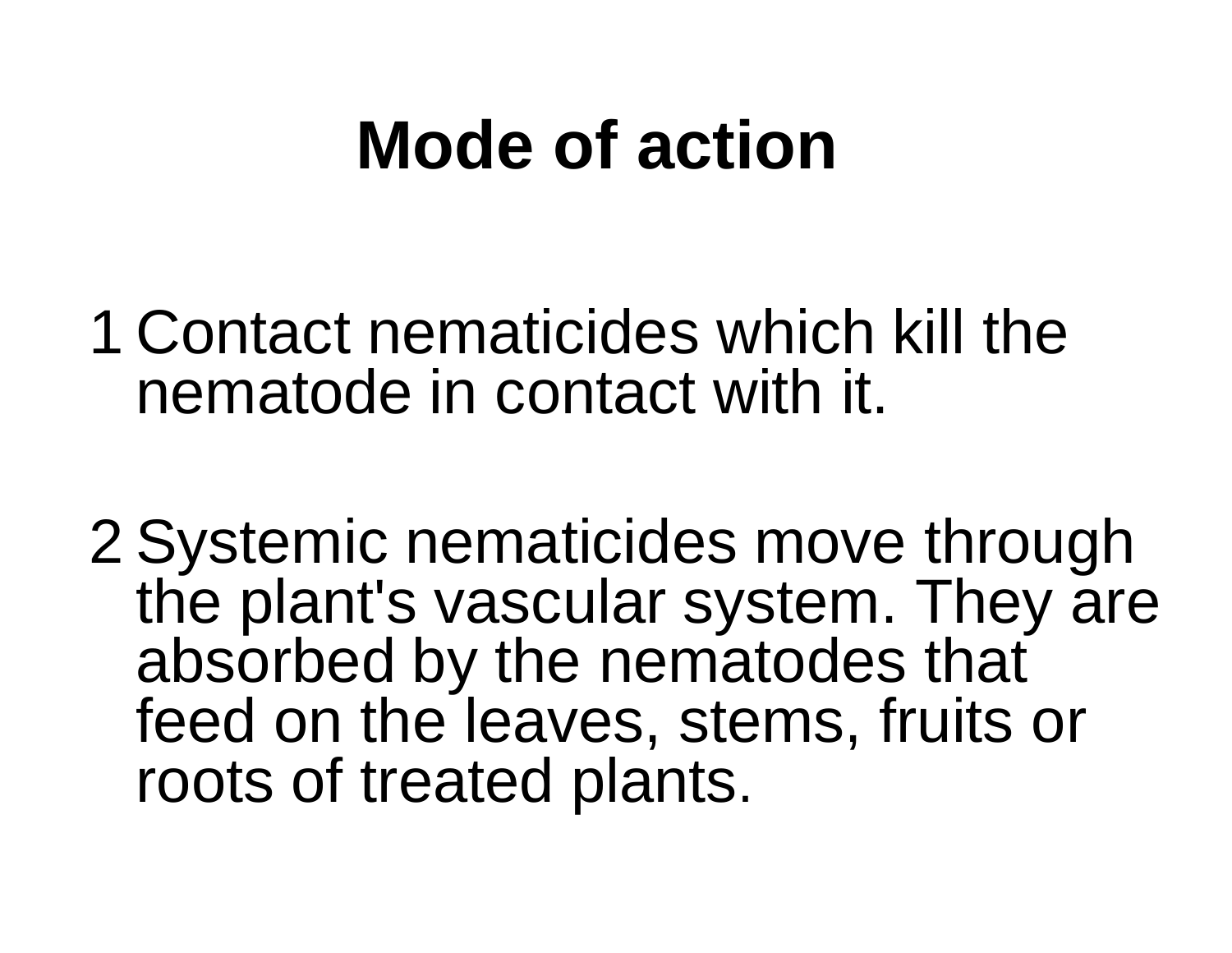### **Biological Control**

• Use of natural enemies/other organisms to control nematodes:

(i) *Trichoderma* spp. (ii) *Dactylella* spp. (iii) *Mycorryhza*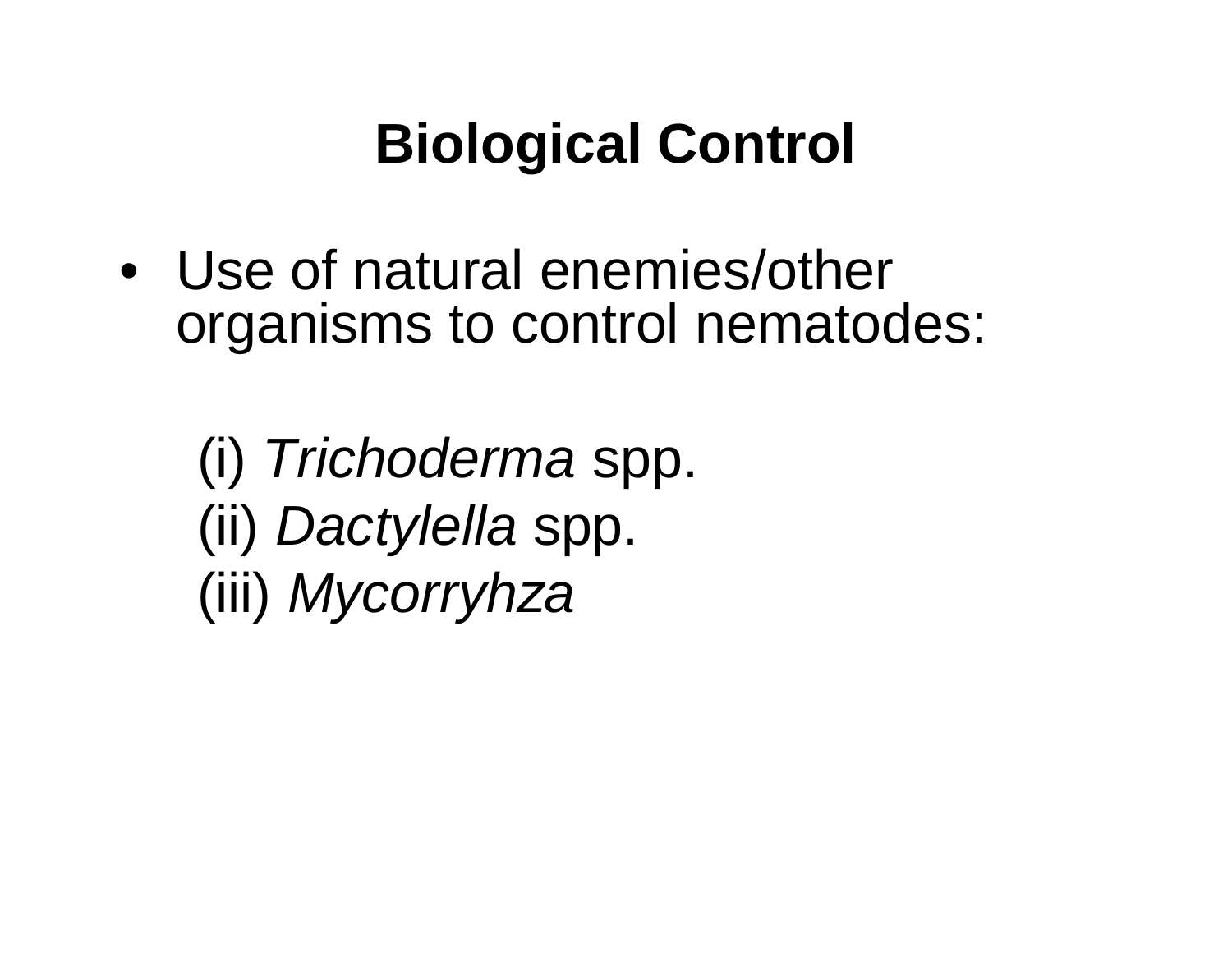#### **Host-Plant Resistance**

- Resistant varieties are one of the important components of nematode management and can easily be combined with other control methods.
- In the field, however, crop resistance to nematodes can eventually break down.
- Therefore, plant resistance breeding programmes continuously select new varieties to replace older ones.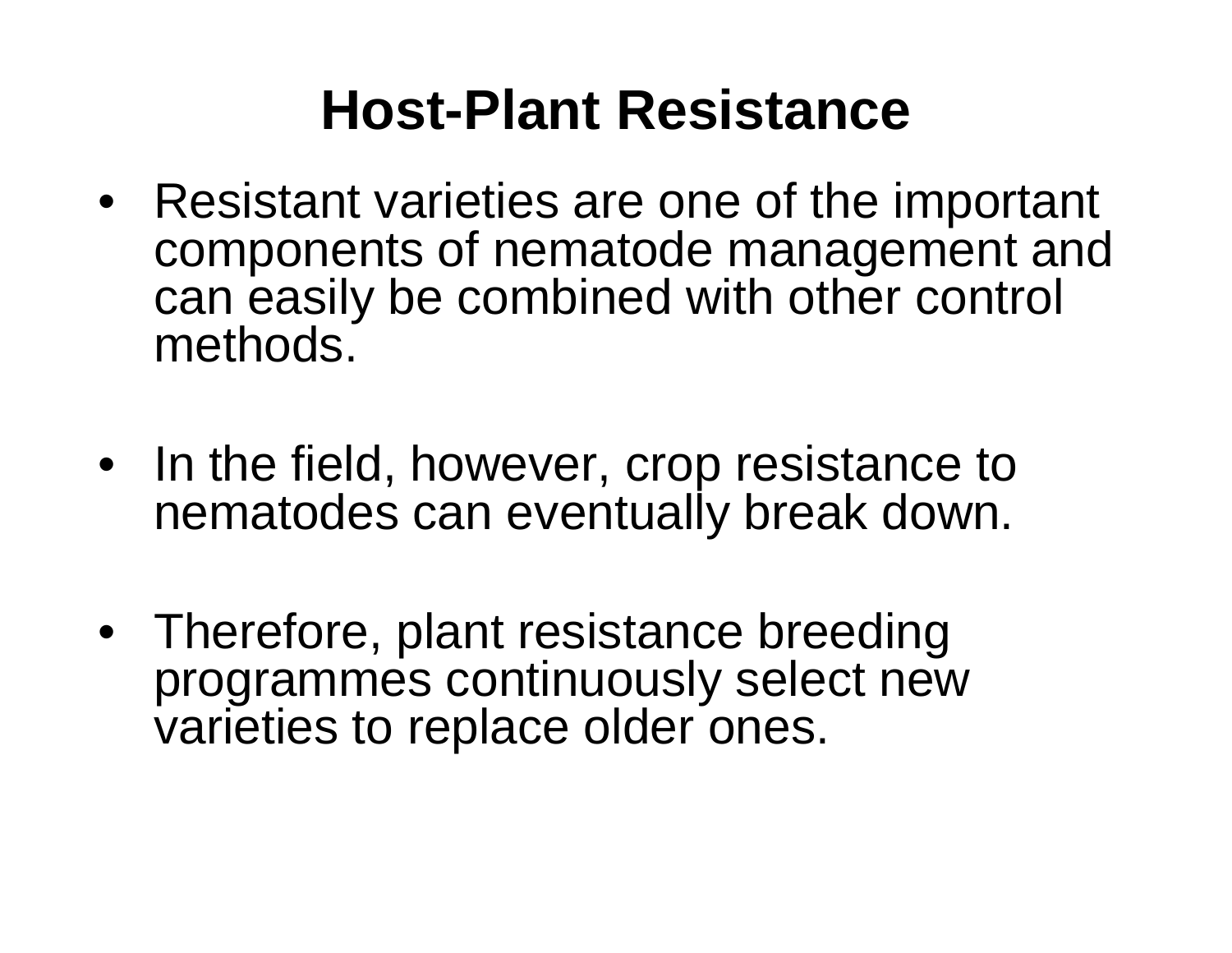#### **Nature of resistance:**

1. Horizontal resistance is polygenic resistance

2. Vertical resistance is monogenic resistance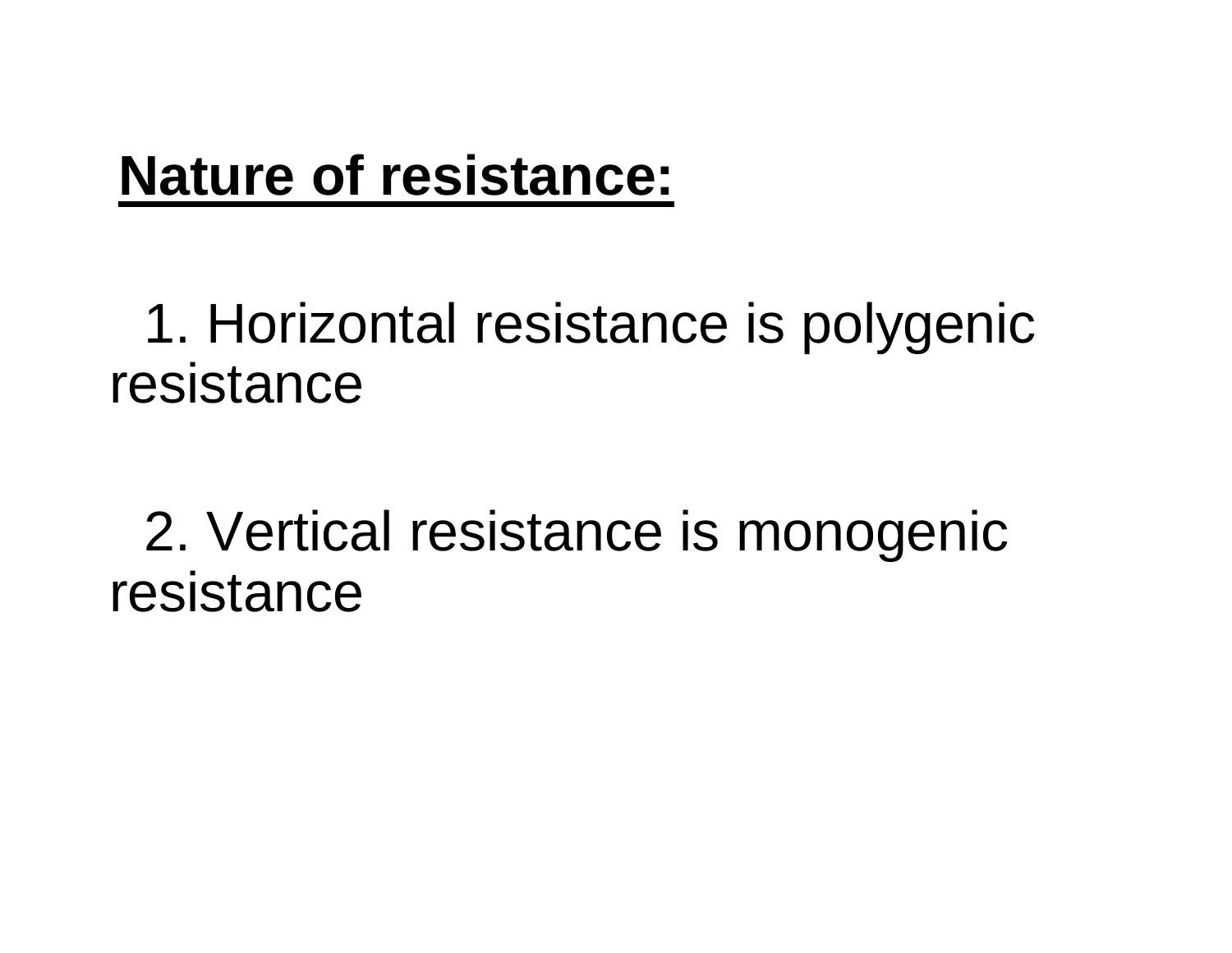### **Biotechnology**

- Biotechnology is the application of molecular biology in agriculture, environment and health.
- This implies improvement of the genetic traits of the cell (of plant, animal, bacterium or fungus) by exploiting recombinant deoxyribonucleic acid (DNA) and other molecular technologies so as to develop improved methods and modified organisms.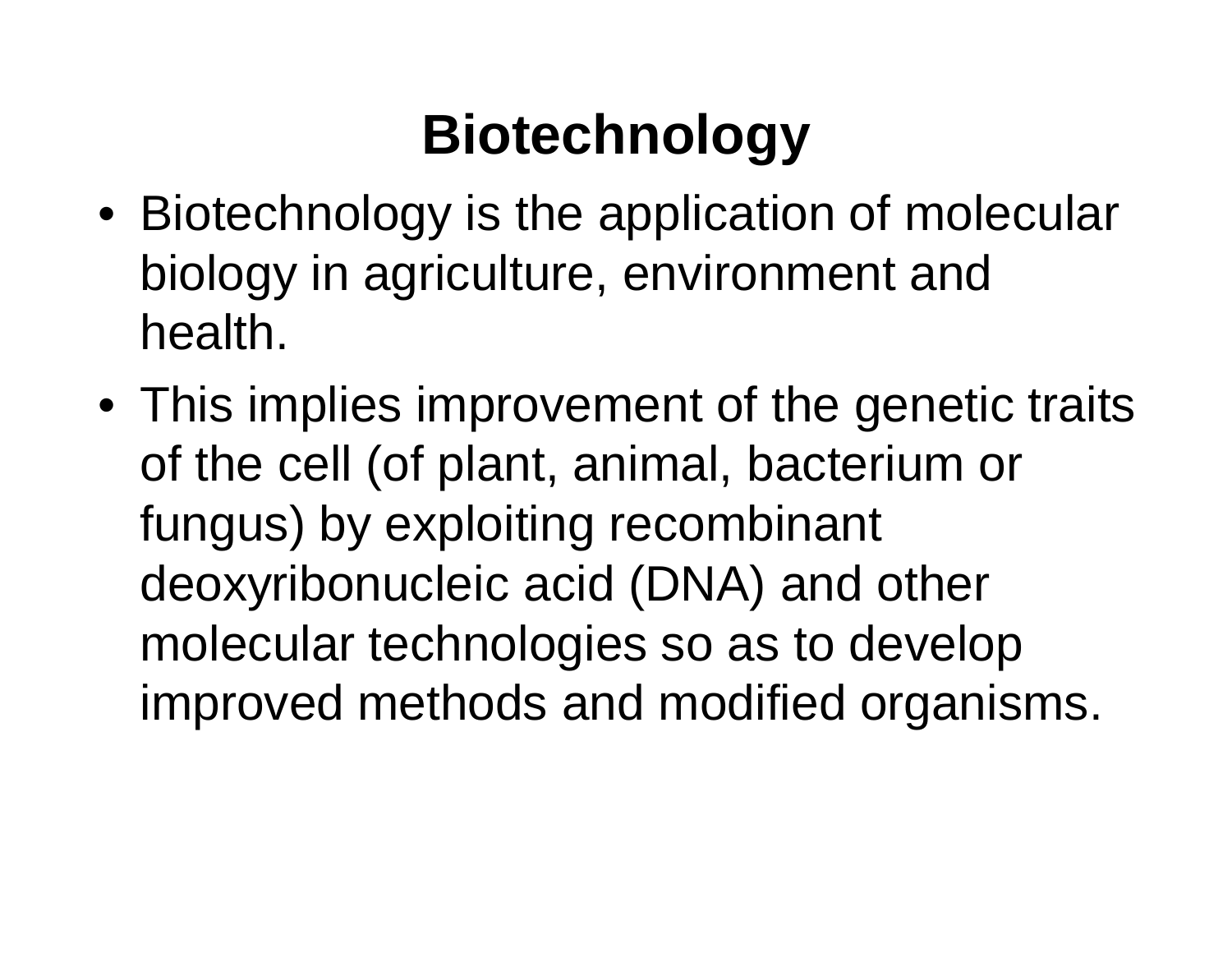• Biotechnology has already yielded nematode-resistant, plants in developed agriculture.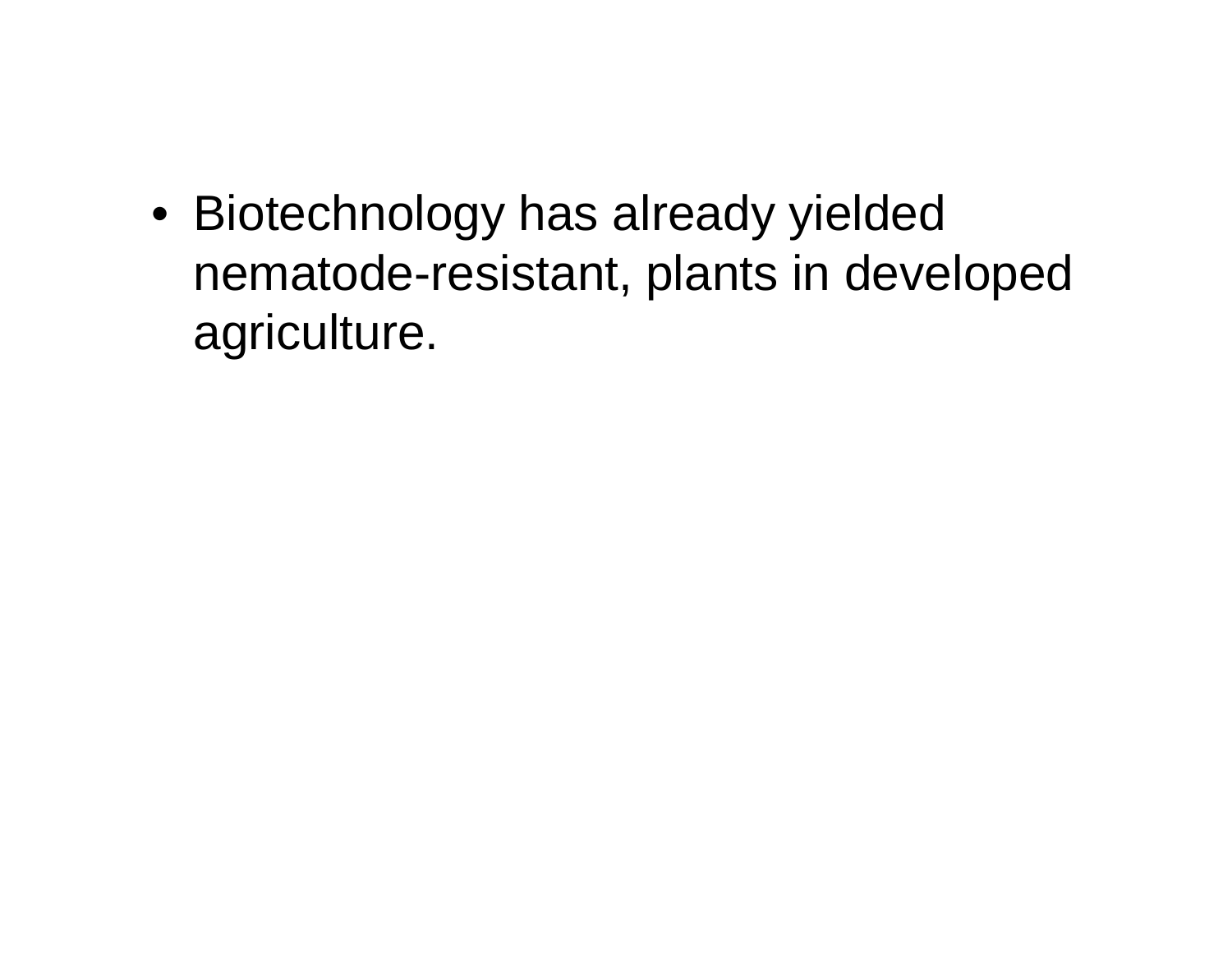## **Organic approach**

- Organic nematode management (OPM) describes a systems that would mimic and optimise natural processes and products (holistic).
- Encourages growth and diversity of soil fauna and flora with beneficial and/or antagonistic effects on nematode pests.
- OPM is not IPM